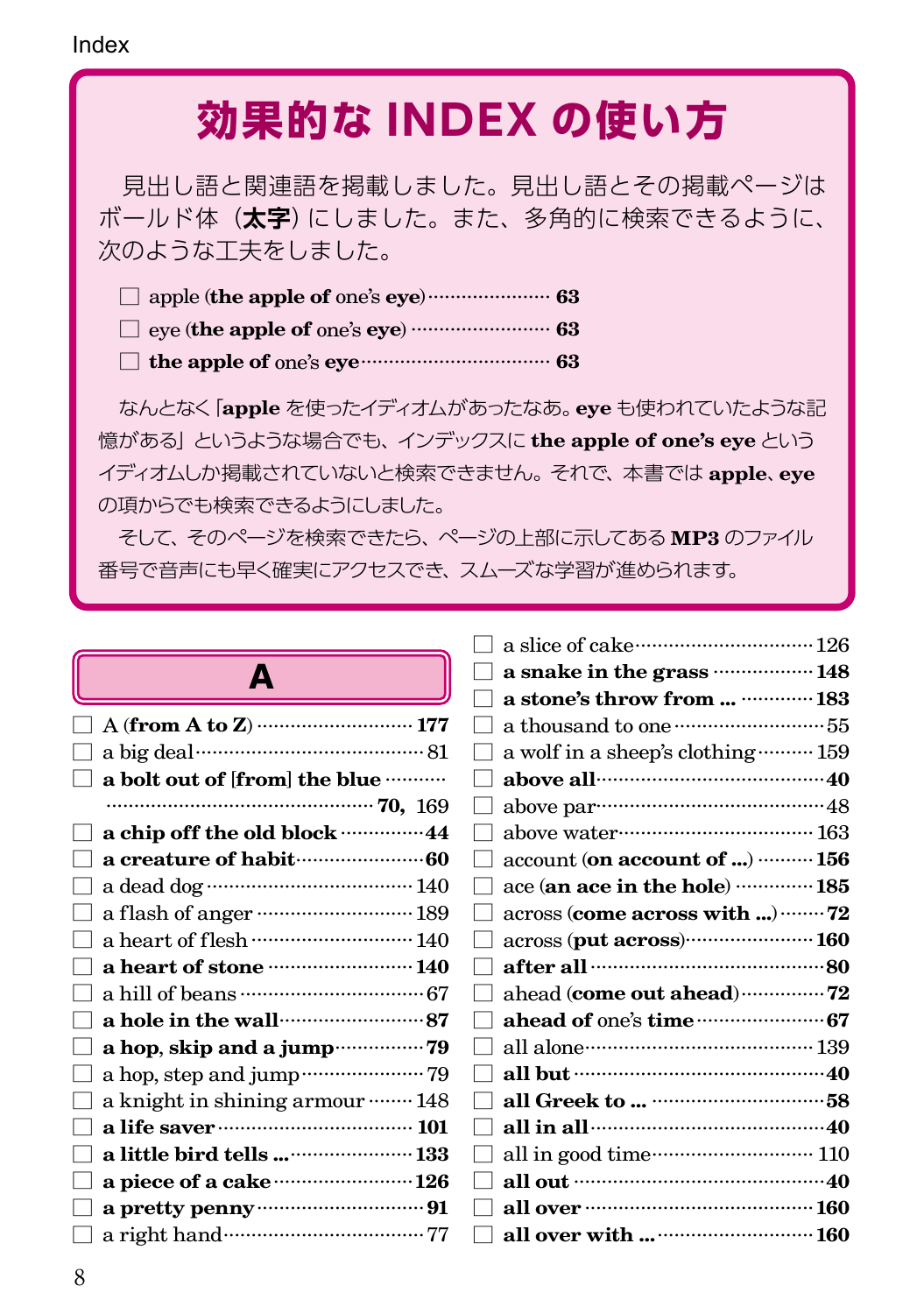| all the go $\dots\dots\dots\dots\dots\dots\dots\dots\dots\dots\dots\dots\dots 117$ |  |
|------------------------------------------------------------------------------------|--|
|                                                                                    |  |
|                                                                                    |  |
|                                                                                    |  |
| all wasted……………………………… 187                                                         |  |
| all wet…………………………………… 167                                                          |  |
|                                                                                    |  |
|                                                                                    |  |
| along (go along with )  104                                                        |  |
|                                                                                    |  |
| an ace in the hole  185                                                            |  |
| another (horse of a different                                                      |  |
|                                                                                    |  |
| another (one after another) ······· 156                                            |  |
|                                                                                    |  |
| apart (drift apart)  152                                                           |  |
| apart (set apart) …………………… 190                                                     |  |
| apart (take apart)  190                                                            |  |
|                                                                                    |  |
| apart from joking ························ 157                                     |  |
| apple (the apple of one's eye)  63                                                 |  |
| arm (cost an arm and a leg)  136                                                   |  |
| as a general rule <b>manual</b> 10                                                 |  |
| as a matter of fact manufactured                                                   |  |
| as easy as pie manual states 57                                                    |  |
| as far as anyone knows  40                                                         |  |
|                                                                                    |  |
|                                                                                    |  |
| as is $\cdots$ 40                                                                  |  |
| as it is $100 - 40$                                                                |  |
| as of $\cdots$ 40                                                                  |  |
|                                                                                    |  |
| as plain as the nose on one's face                                                 |  |
|                                                                                    |  |
| as poor as a church mouse………… 78                                                   |  |
| as quiet as a mouse ·························78                                    |  |
| as rare as hen's teeth 94                                                          |  |
| as regular as clockwork…………40                                                      |  |
| as right as rain ……………………… 116                                                     |  |
|                                                                                    |  |
|                                                                                    |  |
|                                                                                    |  |
| as yet…………………………………………… $154$                                                      |  |
| aside (put  aside)  160                                                            |  |
|                                                                                    |  |

|        | aside (set aside)190         |
|--------|------------------------------|
|        | astray (go astray)  181      |
|        |                              |
|        |                              |
|        |                              |
|        |                              |
|        | at all times (183)           |
|        | at any time…………………………… 183   |
|        |                              |
|        |                              |
|        |                              |
|        |                              |
|        | at one's nose ………………………… 181 |
|        | at second hand  128          |
|        | at the double ………………………… 154 |
| $\Box$ | at the end of one's rope  61 |
|        |                              |
|        | at third hand 128            |
|        |                              |
|        |                              |
|        |                              |

## B

|                   | baby (the baby of the family) ······ 86       |  |
|-------------------|-----------------------------------------------|--|
|                   | back and forth  156                           |  |
|                   |                                               |  |
|                   | back the wrong horse ·················· 142   |  |
|                   |                                               |  |
|                   |                                               |  |
|                   | backseat driver manufacturers 52              |  |
| $\mathbf{I}$      | bacon (bring home the bacon) $\cdot$ 125      |  |
|                   |                                               |  |
| $\Box$            | bags of $\cdots$ 171                          |  |
| $\Box$            | bandwagon (jump [get] on the                  |  |
|                   |                                               |  |
|                   | bang (go over with a bang) 117                |  |
| $\Box$            | bar (behind bars)  132                        |  |
|                   | bark at the moon minimum 88                   |  |
|                   | bark up the wrong tree ············ 142       |  |
|                   | barrel (over a barrel) ·················· 109 |  |
| H                 |                                               |  |
|                   |                                               |  |
| $\Box$            |                                               |  |
| $\vert \ \ \vert$ |                                               |  |
|                   |                                               |  |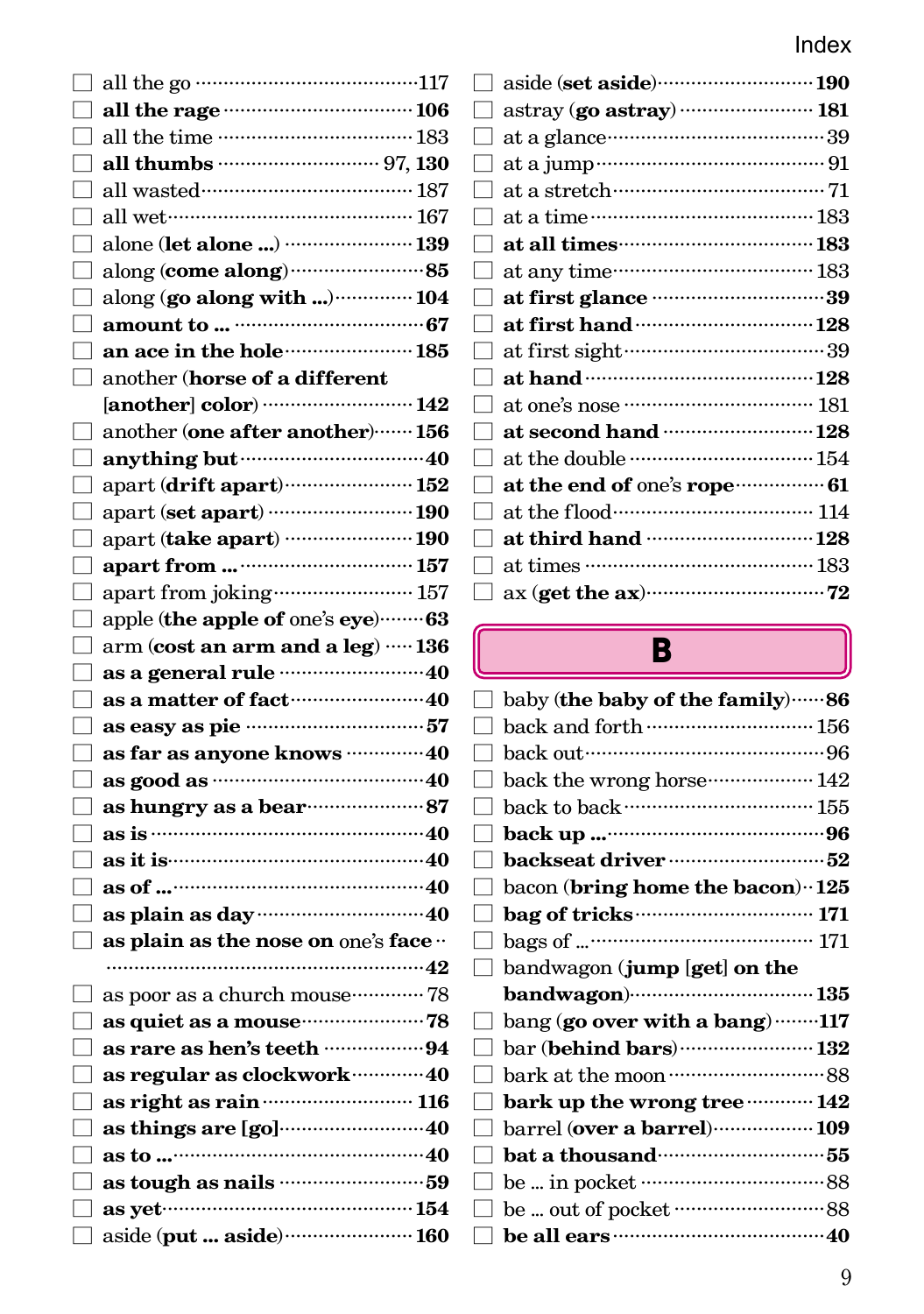| I            |                                                                           |  |
|--------------|---------------------------------------------------------------------------|--|
|              |                                                                           |  |
|              |                                                                           |  |
|              | $\Box$ be cracked up to be $\cdots$                                       |  |
|              |                                                                           |  |
| $\mathsf{L}$ |                                                                           |  |
| I            |                                                                           |  |
|              | be in a good humor $\left[ {\mathrm{mod}} \right]$ $152$                  |  |
| $\Box$       | be in a person's pocket $\cdots\cdots\cdots\cdots\cdots\cdots 88$         |  |
| ⊔            | be in charge of  158                                                      |  |
|              |                                                                           |  |
|              |                                                                           |  |
|              |                                                                           |  |
|              | $\hfill\Box$ be left without a roof over one's head                       |  |
|              |                                                                           |  |
| ப            |                                                                           |  |
| L            |                                                                           |  |
|              | $\Box$ be [get] on easy street ……………… 112                                 |  |
| ⊔            |                                                                           |  |
|              | $\Box$ be out of one's element ……………… 148                                 |  |
|              | $\Box$ be out of one's hands ………………… 158                                  |  |
|              | $\Box$ be overflowing with   181                                          |  |
|              |                                                                           |  |
|              | $\Box$ be sharp set $\Box$                                                |  |
|              | $\Box$ be snowed under $\cdots$ 163                                       |  |
| $\mathsf{L}$ |                                                                           |  |
| $\mathsf{L}$ |                                                                           |  |
| $\Box$       |                                                                           |  |
| П            |                                                                           |  |
|              |                                                                           |  |
|              |                                                                           |  |
|              | $\Box$ be wrapped up in   187                                             |  |
| ⊔            | bear (as hungry as a bear)  87                                            |  |
| ⊔            | beat  to the punch $\cdots\cdots\cdots\cdots\cdots\cdots\cdots\cdots 165$ |  |
| ┑            | beat a path to $\cdots$ 119                                               |  |
|              | $\Box$ beat one's brains (out)……………… 169                                  |  |
|              |                                                                           |  |
|              |                                                                           |  |
| П            | bed (get up on the wrong side of                                          |  |
|              | the bed) $\frac{152}{152}$                                                |  |
|              |                                                                           |  |
|              | $\Box$ before you can say Jack                                            |  |
|              | Robinson ……………………………… 121                                                 |  |
|              | $\Box$ behind the eightball $\cdots$ 132                                  |  |

|              | $\Box$ behind the wheel $\cdots$                                                                                                                                                                                                                                                               |
|--------------|------------------------------------------------------------------------------------------------------------------------------------------------------------------------------------------------------------------------------------------------------------------------------------------------|
| $\mathbf{I}$ |                                                                                                                                                                                                                                                                                                |
|              |                                                                                                                                                                                                                                                                                                |
|              |                                                                                                                                                                                                                                                                                                |
|              |                                                                                                                                                                                                                                                                                                |
|              | between ourselves  141                                                                                                                                                                                                                                                                         |
|              | between the cup and the lips ······· 141                                                                                                                                                                                                                                                       |
|              | between you and me  141                                                                                                                                                                                                                                                                        |
| П.           | between you and me and the post                                                                                                                                                                                                                                                                |
|              |                                                                                                                                                                                                                                                                                                |
|              | bide one's time  158                                                                                                                                                                                                                                                                           |
|              | big (under the big top) 85                                                                                                                                                                                                                                                                     |
|              | bill (fill the bill) 34                                                                                                                                                                                                                                                                        |
|              | bill (foot the bill) 34, 81, 151                                                                                                                                                                                                                                                               |
|              | bird (a little bird tells ) ············· 133                                                                                                                                                                                                                                                  |
|              | bird (eat like a bird)52                                                                                                                                                                                                                                                                       |
|              | bird (the birds have all flown the                                                                                                                                                                                                                                                             |
|              |                                                                                                                                                                                                                                                                                                |
|              | bit (give  a piece [bit]of one's                                                                                                                                                                                                                                                               |
|              |                                                                                                                                                                                                                                                                                                |
|              |                                                                                                                                                                                                                                                                                                |
|              | bite $($ on $)$ the bullet $($ $($ $)$ $($ $)$ $($ $)$ $($ $)$ $($ $)$ $($ $)$ $($ $)$ $($ $)$ $($ $)$ $($ $)$ $($ $)$ $($ $)$ $($ $)$ $($ $)$ $($ $)$ $($ $)$ $($ $)$ $($ $)$ $($ $)$ $($ $)$ $($ $)$ $($ $)$ $($ $)$ $($ $)$ $($ $)$ $($ $)$ $($ $)$ $($ $)$ $($ $)$ $($ $)$ $($ $)$ $($ $)$ |
|              | bite the hand that feeds   128                                                                                                                                                                                                                                                                 |
|              | black (give  a black eye)  104                                                                                                                                                                                                                                                                 |
|              |                                                                                                                                                                                                                                                                                                |
|              | block (a chip off the old block) …… 44                                                                                                                                                                                                                                                         |
|              |                                                                                                                                                                                                                                                                                                |
|              | blood (make one's blood boil)  123                                                                                                                                                                                                                                                             |
|              | blow a gasket <b>multiple</b> 63, 150                                                                                                                                                                                                                                                          |
|              |                                                                                                                                                                                                                                                                                                |
|              |                                                                                                                                                                                                                                                                                                |
|              |                                                                                                                                                                                                                                                                                                |
|              | blow someone away  115                                                                                                                                                                                                                                                                         |
|              | blow the cobwebs away  134                                                                                                                                                                                                                                                                     |
|              |                                                                                                                                                                                                                                                                                                |
|              | blow up in one's face ····················· 134                                                                                                                                                                                                                                                |
|              | blue (a bolt out of the blue) ………. 70                                                                                                                                                                                                                                                          |
|              | blue (boys in blue)  149                                                                                                                                                                                                                                                                       |
|              | blue (once in a blue moon) 88                                                                                                                                                                                                                                                                  |
|              | blue (out of the blue) <b>169</b>                                                                                                                                                                                                                                                              |
|              | blue (talk up a blue streak)……125                                                                                                                                                                                                                                                              |
|              | boat (in the same boat)58                                                                                                                                                                                                                                                                      |
|              | boggle the mind  127                                                                                                                                                                                                                                                                           |
|              | boil (make one's blood boil)……123                                                                                                                                                                                                                                                              |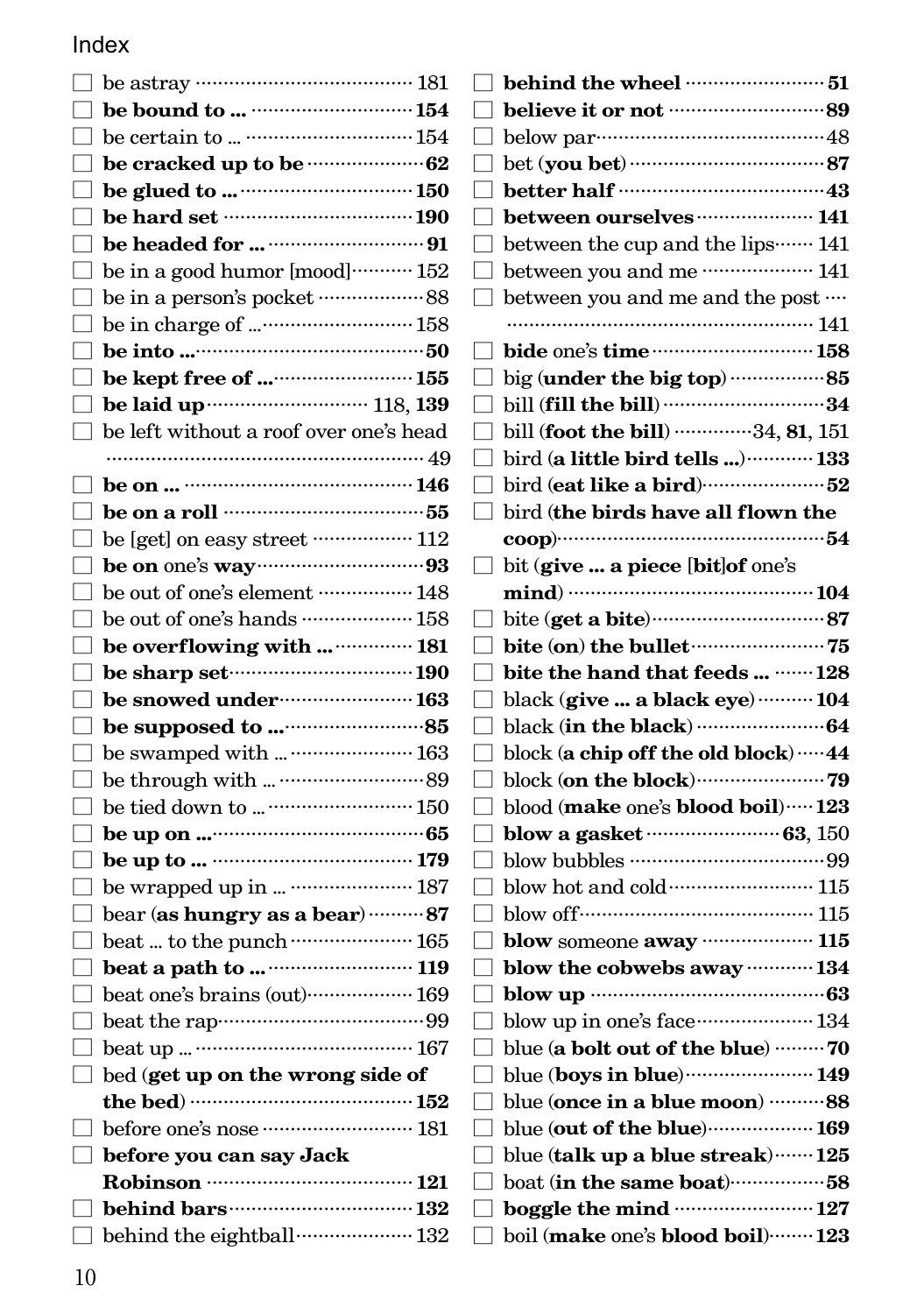|              | bolt (a bolt out of the blue) 70                                                                                                                        | Г      |
|--------------|---------------------------------------------------------------------------------------------------------------------------------------------------------|--------|
| $\mathsf{L}$ | bolt (like a bolt of lightning)  62                                                                                                                     |        |
| ப            | bone (cut to the bone) ……………… 144                                                                                                                       |        |
| □            | bone (make no bones about it)                                                                                                                           |        |
|              |                                                                                                                                                         |        |
| ப            | book (close the books on )  141                                                                                                                         |        |
| ப            | $\text{book}$ (cook the books)<br>$\cdots\cdots\cdots\cdots\cdots\cdots72$                                                                              |        |
| ⊔            | $\text{book}$ (hit the books) $\cdots\cdots\cdots\cdots\cdots\cdots53$                                                                                  |        |
| $\mathsf{L}$ | $\text{book}$ (on the books) $\cdots\cdots\cdots\cdots\cdots\cdots\cdots53$                                                                             |        |
|              |                                                                                                                                                         |        |
| ⊡            | boot (to boot) $\cdots$ 74                                                                                                                              | L      |
| $\mathsf{L}$ |                                                                                                                                                         |        |
| $\mathsf{L}$ | $\operatorname{boss}\left(\operatorname{\mathbf{show}}\dots\operatorname{\mathbf{who}}\right)$ the $\operatorname{\mathbf{boss}}\right)\dotsb\dotsm104$ |        |
| ப            | both (make both ends meet) …… 144                                                                                                                       |        |
|              |                                                                                                                                                         |        |
| $\mathsf{L}$ |                                                                                                                                                         | $\Box$ |
| □            | bottle up $\cdots$ 119                                                                                                                                  |        |
| П            | bound (be bound to ) $\cdots$ 154                                                                                                                       |        |
| ⊡            | boys in blue $149$                                                                                                                                      |        |
|              | $\hfill\Box$ brain (get [have]  on the brain)…                                                                                                          |        |
|              |                                                                                                                                                         |        |
|              |                                                                                                                                                         |        |
|              | $\Box$ brain (pick one's brain) $\cdots$ 169                                                                                                            |        |
|              | $\Box$ brass (get [come] down to brass                                                                                                                  |        |
|              |                                                                                                                                                         |        |
| $\mathsf{L}$ | $\pmb{\text{bread (make or break)} \cdots \cdots \cdots \cdots \cdot 144}$                                                                              |        |
| ப            | bread and butter…………………… 131                                                                                                                            |        |
| $\mathsf{L}$ | break (give  a break)  104                                                                                                                              |        |
| $\mathsf{L}$ | break a path ………………………… 119                                                                                                                             |        |
| $\mathsf{L}$ | ${\bf break\ down\cdots}\hspace{0.02cm} {\bf 87}$                                                                                                       |        |
| ⊔            |                                                                                                                                                         |        |
| $\mathsf{L}$ |                                                                                                                                                         | ப      |
| ப            | break one's back ……………………… 141                                                                                                                          |        |
|              |                                                                                                                                                         |        |
|              | break up $\cdots$ 138                                                                                                                                   |        |
| $\Box$       | breathe (eat, breathe and sleep                                                                                                                         | $\Box$ |
|              |                                                                                                                                                         |        |
| ப            | brick (hit [come down on]  like a                                                                                                                       |        |
|              |                                                                                                                                                         |        |
|              | $\Box$ brick (hit the bricks) $\cdots$ 125                                                                                                              |        |
|              | $\Box$ bridge (cross a bridge when                                                                                                                      |        |
|              |                                                                                                                                                         |        |
|              | $\Box$ bring  home to $\cdots$ 125                                                                                                                      |        |

| bring home the bacon ················ 125          |
|----------------------------------------------------|
|                                                    |
| bubble (burst a person's bubble)                   |
|                                                    |
| buck (make a fast buck)54                          |
| buckle down                                        |
| bug (catch a bug)59                                |
|                                                    |
|                                                    |
| bullet (bite (on) the bullet) ··········· 75       |
| bundle (little bundle of joy) 44                   |
| burn (( <b>money</b> ) <b>burn a hole in</b> one's |
|                                                    |
|                                                    |
| burn the midnight oil 98                           |
|                                                    |
| burst a person's [one's] bubble  99                |
|                                                    |
|                                                    |
|                                                    |
| butter (bread and butter)  131                     |
| button (with buttoned lips)  120                   |
|                                                    |
| by a hair $\cdots$ 126                             |
| by right of $\cdots$ 177                           |
| by rights $\cdots$ 177                             |

# $\overline{\mathsf{C}}$

| $\Box$ cabin (give  cabin fever) $\cdots$ 131               |
|-------------------------------------------------------------|
| $\Box$ cake (a piece of cake)  126                          |
| $\Box$ call  on the carpet …………………… 135                     |
|                                                             |
|                                                             |
| $\Box$ call it quits $\Box$                                 |
| $\Box$ calm down $\cdots$ $\cdots$ $\cdots$ $\cdots$ 101    |
| $\Box$ can make a book on   141                             |
| $\vert\,\,\vert$ can make neither head nor tail of $\,\,\,$ |
|                                                             |
| $\Box$ candle ( <b>cannot hold a candle to </b> )           |
| 127                                                         |
|                                                             |
| $\Box$ cannot hold a candle to $\cdots\cdots\cdots 127$     |
| $\vert\,\,\vert$ cannot make heads or tails of              |
|                                                             |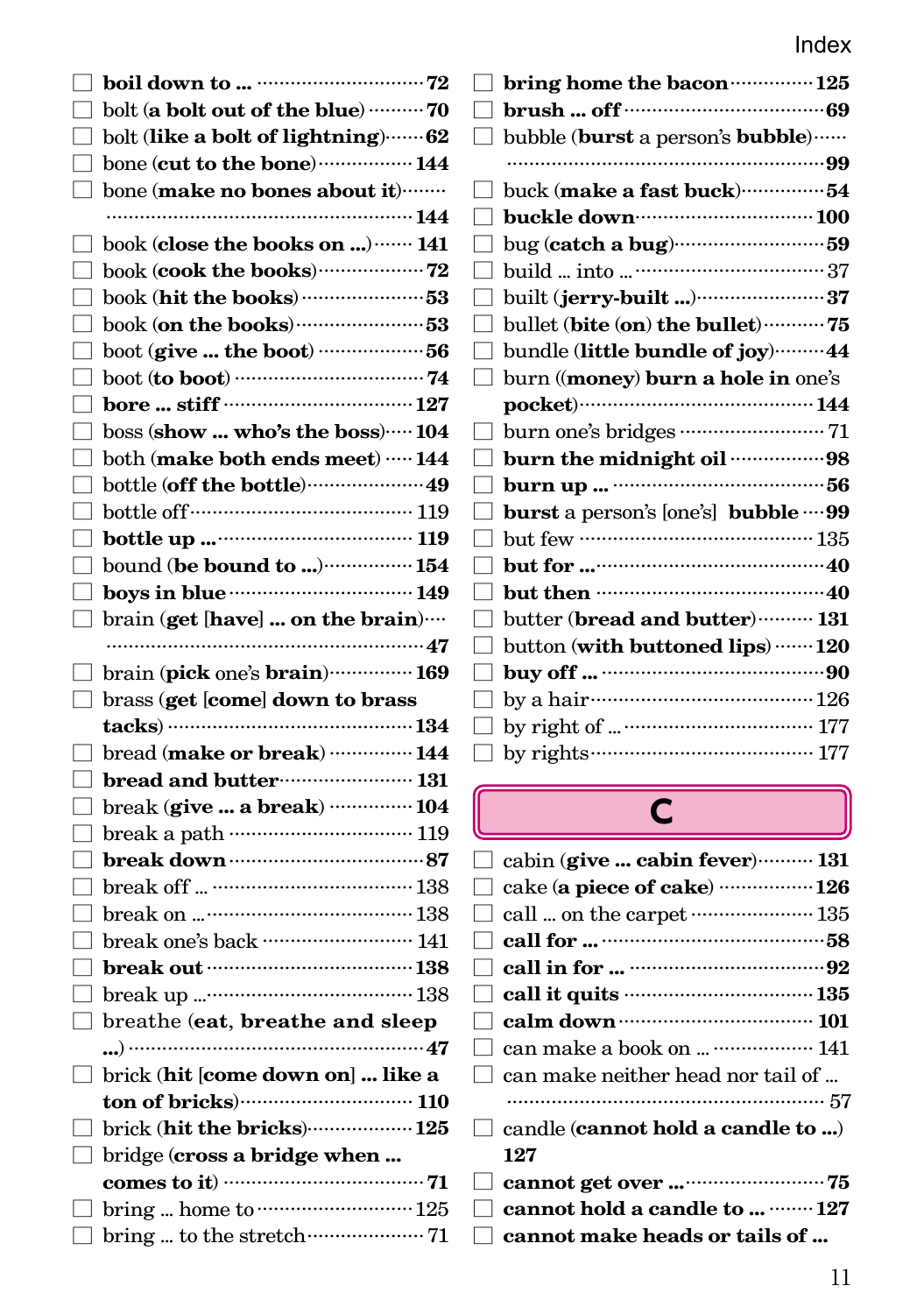|        | $\Box$ carpet (give  the red carpet             |
|--------|-------------------------------------------------|
|        | $treatment)$ $116$                              |
|        |                                                 |
|        | $\Box$ carry one's weight …………………… 104          |
| $\Box$ | carry the world on one's                        |
|        |                                                 |
|        | case (make  a special case)  78                 |
|        | □ cast [throw] the first stone at …183          |
|        | $\Box$ cat (play cat and mouse with )           |
|        |                                                 |
|        | $\Box$ cat (rain cats and dogs) ……110, 140      |
|        | $\Box$ catch (wouldn't be caught dead)          |
|        |                                                 |
|        |                                                 |
|        |                                                 |
|        | $\Box$ catch one napping  185                   |
|        | catch someone off guard  114                    |
|        | $\Box$ catch some Zs…………………………… 185             |
|        | $\Box$ catch the drift of $\Box$                |
|        | $\Box$ cause tongues to wag  119                |
|        |                                                 |
|        | $\Box$ century (the deal of the century)        |
|        |                                                 |
|        | ceremony (stand on [upon]                       |
|        |                                                 |
|        | $\Box$ chance (jump at the chance)  91          |
|        | chance of a lifetime ······················ 157 |
|        |                                                 |
|        | charge (free of charge)  80, 177                |
|        |                                                 |
|        |                                                 |
|        | $\Box$ check (rain check) $\cdots$              |
|        |                                                 |
|        |                                                 |
|        | child (latchkey kid [child]) 86                 |
|        | $\Box$ chip (a chip off the old block)  44      |
|        | $\Box$ chord (strike a chord)…………… 187          |
|        |                                                 |
|        | clean (keep one's nose clean)  144              |

| $\Box$ clockwork (as regular as                   |
|---------------------------------------------------|
|                                                   |
| close the books on  141                           |
| closet (skeletons in one's closet) 121            |
| $\Box$ cloth (cut from the same cloth) $\cdot$ 42 |
|                                                   |
| cloud (have one's head in the                     |
|                                                   |
|                                                   |
|                                                   |
| $\Box$ cobweb (blow the cobwebs away) $\cdots$    |
|                                                   |
|                                                   |
|                                                   |
| collar (hot under the collar)  119                |
| color (horse of a different [another]             |
| color) …………………………………… 142                         |
| come about $\cdots$ 72                            |
|                                                   |
|                                                   |
|                                                   |
|                                                   |
|                                                   |
|                                                   |
| come clean about  149                             |
|                                                   |
|                                                   |
|                                                   |
|                                                   |
| come loose …………………………… 187                        |
|                                                   |
|                                                   |
|                                                   |
|                                                   |
|                                                   |
|                                                   |
| come out of one's pocket  88                      |
| come out with $\cdots$ 72                         |
|                                                   |
| come to grips with   113                          |
|                                                   |
|                                                   |
|                                                   |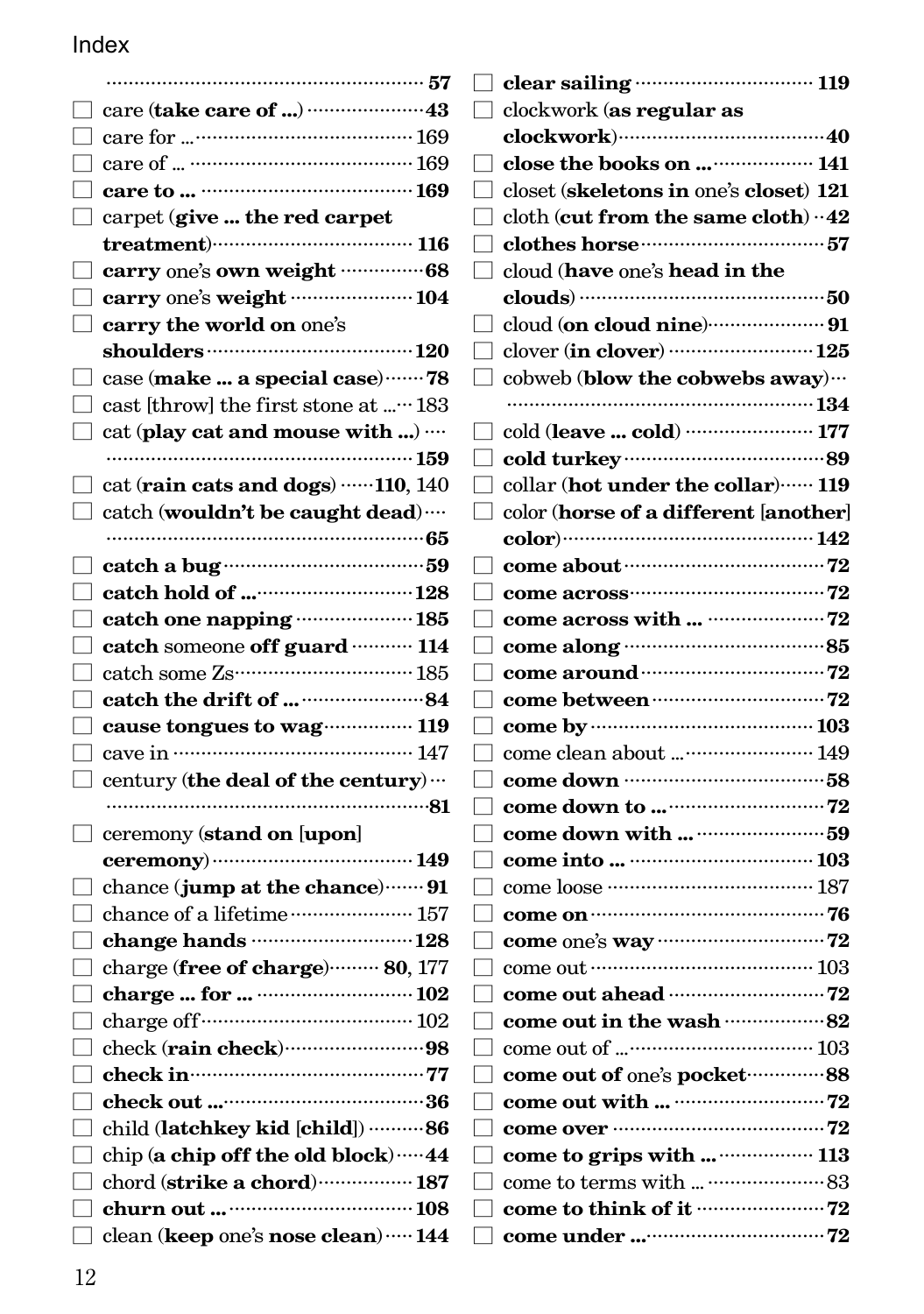| $\Box$ come up against $\cdots$ 72                    |                                     |
|-------------------------------------------------------|-------------------------------------|
| $\Box$ commission (out of commission) $\cdot$ 94      | L                                   |
| company (in good company)  113                        | $\Box$ dam (give a tinl             |
| $\Box$ complete (do a complete about                  |                                     |
|                                                       | dander (get one's                   |
| $\Box$ cook the books $\cdots$ 72                     | dash down                           |
| $\Box$ cookie (the way the cookie                     | dash off                            |
|                                                       | dead (knock  d                      |
|                                                       | dead (wouldn't l                    |
| $\Box$ coop (the birds have all flown the             | deal (the deal of                   |
|                                                       | dent (make a de                     |
|                                                       | devil (raise the                    |
| $\Box$ cost an arm and a leg  136                     | different ( <b>horse</b><br>$\Box$  |
| $\Box$ could teach one a trick or two $\cdots$ 141    | [another] color)                    |
| $\Box$ couldn't give  away $\cdots$ 144               | dirty one's hand                    |
|                                                       | do someone good                     |
| $\Box$ course (par for the course)………48               | do  harm ………                        |
|                                                       | $do \dots in \dots \dots \dots$     |
| $\Box$ crack (take a crack at ) $\cdots$ 109          | do  step by step                    |
| crack down on   148                                   | do a complete a                     |
|                                                       | do time                             |
|                                                       | $\log$ (go to the de                |
|                                                       | $\log$ (rain cats are               |
| $\Box$ cranny (every nook and cranny) $\cdots$        | dog (work like a                    |
|                                                       | dog tired                           |
| $\Box$ creature ( <b>a creature of habit</b> ) … $60$ | doghouse (in the                    |
| $\Box$ crisp (fry to a crisp)  133                    | don't know which                    |
|                                                       | don't say                           |
| $\Box$ cross (keep one's fingers crossed)96           | doom (gloom an<br>$\Box$            |
| $\Box$ cross a bridge when  comes to it               | door (show  the                     |
|                                                       | double (on the d                    |
| $\Box$ crumble (the way the cookie                    | double in brass a                   |
|                                                       | down and out…                       |
| $\Box$ cry (far cry from )  108                       | down in the du                      |
|                                                       | down the road                       |
| $\Box$ cup (one's cup of tea)  163                    | down to earth ··                    |
| $\Box$ cut a pie $\Box$                               | down to the wir                     |
| $\Box$ cut from the same cloth …………42                 | down with                           |
| $\Box$ cut loose $\Box$ 187                           | dream home                          |
| $\Box$ cut the knot $\cdots$                          | dream up                            |
| $\Box$ cut to the bone $144$                          | $\mathop{\bigsqcup}$ dress down ……… |
|                                                       |                                     |

#### ่ว

| dam (give a tinker's dam about )                         |
|----------------------------------------------------------|
| .<br>……111                                               |
| dander (get one's dander up) …… 150                      |
|                                                          |
|                                                          |
|                                                          |
| dead (wouldn't be caught dead) 65                        |
| deal (the deal of the century)  81                       |
| dent (make a dent in ) 144                               |
| devil (raise the devil)  123                             |
| different (horse of a different                          |
|                                                          |
| dirty one's hands  128                                   |
| do someone good  187                                     |
|                                                          |
| do  in …….                                               |
|                                                          |
| do a complete about face ·········· 106                  |
|                                                          |
| dog (go to the dogs)  113                                |
| dog (rain cats and dogs)  110                            |
| dog (work like a dog) 45                                 |
|                                                          |
| doghouse (in the doghouse)  189                          |
| don't know which way is up ········· 152                 |
|                                                          |
| doom (gloom and doom) 82                                 |
|                                                          |
| double (on the double)  154                              |
| double in brass as  134                                  |
| down and out manuscritting 136                           |
| down in the dumps57                                      |
|                                                          |
|                                                          |
| down to the wire <b>contract to the wire contract</b> 72 |
| down with $\cdots$ 72                                    |
|                                                          |
|                                                          |
|                                                          |
|                                                          |
| drift (catch the drift of )  84                          |
|                                                          |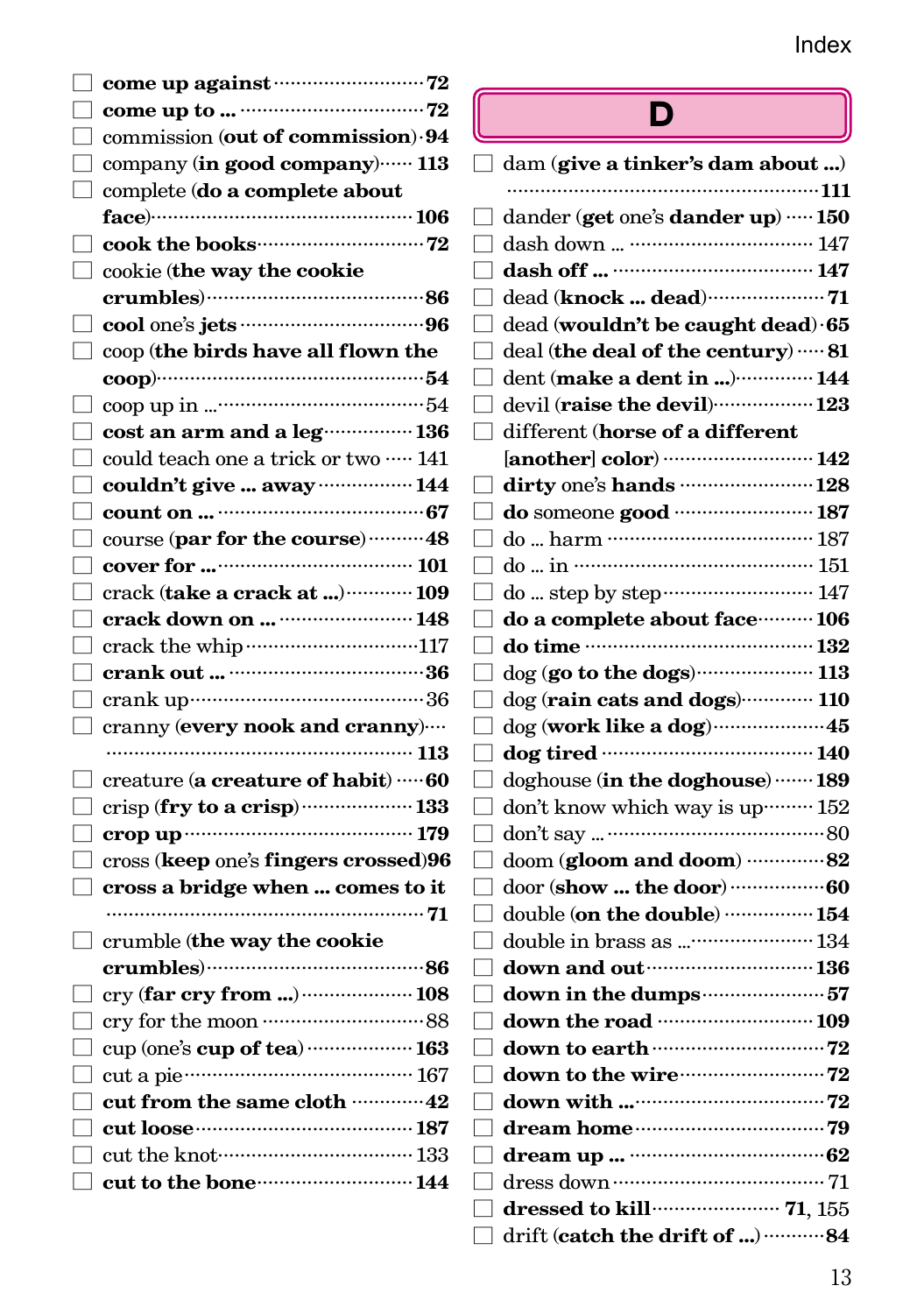| $\Box$ driver (backseat driver) $\cdots$ 52 |
|---------------------------------------------|
|                                             |
| $\Box$ drop  like a hot potato ………. 131     |
|                                             |
|                                             |
| $\Box$ drop one a line $\Box$ 163           |
| $\Box$ dry behind the ears  167             |
|                                             |
|                                             |
| $\Box$ dump (down in the dumps)  57         |
| Dutch (go Dutch) 116                        |
|                                             |

# E

| each (play opposite each other) 171      |
|------------------------------------------|
|                                          |
| ear (prick up one's ears (to))…… 157     |
| ear (wet behind the ears)  167           |
|                                          |
| earth (come down to earth)  72           |
| earth (the salt of the earth) …… 159     |
|                                          |
| easy (go easy on [with]) ······ 104, 165 |
| easy (go easy) 165                       |
| easy (sleep easy)  167                   |
| easy (take it easy)37                    |
|                                          |
|                                          |
|                                          |
|                                          |
| eat like a goat monomum 45               |
| eat like a horse …………………………45            |
|                                          |
| eat one out of house and home            |
|                                          |
| eat one's hat www.communications.        |
|                                          |
| eat out …………………………………… 115               |
| eat out of someone's hand  48            |
|                                          |
| eat, breathe and sleep 47                |
| effect (go into effect) ……………… 104       |
|                                          |

|        | either off or on  46, 97                      |
|--------|-----------------------------------------------|
|        | elbow ( <b>rub elbows with </b> )……… 121      |
|        | element (out of one's own element).           |
|        |                                               |
|        | empty (run on empty) …………… 139                |
|        | end (at the end of one's rope)  61            |
|        | end (make both ends meet)…… 144               |
|        |                                               |
|        | enough to go around [round]  81               |
|        |                                               |
|        | error (trial and error)  120                  |
|        |                                               |
|        | every nook and cranny  113                    |
|        | every now and again ················· 114     |
|        | (every) now and then ···················· 114 |
| $\Box$ | example (make an example of ) $\cdots$        |
|        |                                               |
|        | eye (feast one's eyes on )  185               |
|        | eye (give  a black eye)  104                  |
|        | eye (in the public eye)  167                  |
|        | eye (keep an eye on )  144                    |
|        | eye (the apple of one's eye)  63              |

# F

|   | face (as plain as the nose on one's |
|---|-------------------------------------|
|   |                                     |
|   | face (do a complete about face)     |
|   |                                     |
|   | fact (as a matter of fact)  40      |
|   | fade away [out]  150                |
|   |                                     |
|   | fall in line with  106              |
|   |                                     |
| H | family (the baby of the family)  86 |
|   |                                     |
|   |                                     |
|   | fast (make a fast buck) 54          |
|   | feast for one's ears with  185      |
|   | feast one's eyes on   185           |
|   | feather one's nest 111              |
|   | feed (bite the hand that feeds)     |
|   |                                     |
|   |                                     |
|   |                                     |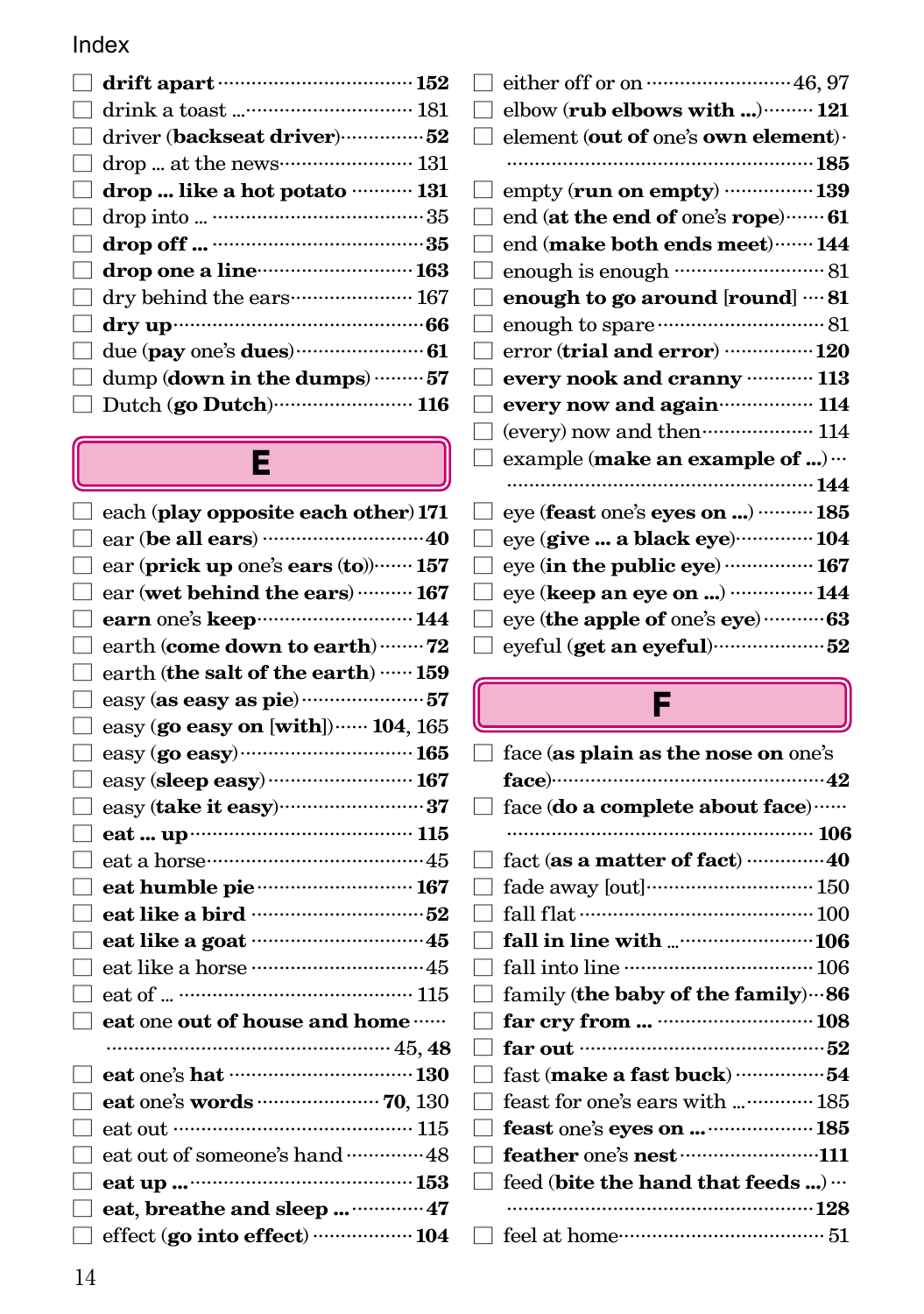| $\Box$ feel under the weather ………………59               |                                                                                    |
|------------------------------------------------------|------------------------------------------------------------------------------------|
|                                                      |                                                                                    |
| fever (give  cabin fever) $\cdots$ 131               |                                                                                    |
| $\Box$ few and far between ……………… 135                |                                                                                    |
|                                                      |                                                                                    |
| field (have a field day) 115                         | for good measure ……………………… 183                                                     |
|                                                      | for keeps ……………………………… 144                                                         |
| fight (in fighting shape)  61                        |                                                                                    |
| figure on [upon]  134                                |                                                                                    |
|                                                      | for the sake of   156                                                              |
|                                                      | for the time being <b>contract to the time</b> being <b>contract</b> 110           |
|                                                      | forbid (heaven forbid) ……………… 66                                                   |
|                                                      | force one's hand  128                                                              |
|                                                      | forth (put forth) 160                                                              |
|                                                      | forward (put forward)  160                                                         |
| $\Box$ fill up $\Box$ ill up $\Box$                  | $\Box$ four walls (stare at the four walls)                                        |
|                                                      |                                                                                    |
| finger (keep one's fingers crossed)                  | fowl (neither fish, flesh, nor fowl) $\cdot$                                       |
|                                                      |                                                                                    |
|                                                      | free (be kept free of )  155<br>$\Box$                                             |
| finger (point a finger at ) ········· 113            | $\Box$ free (with a free hand) $\cdots$ 128                                        |
|                                                      | $\Box$ free of charge <b>EXECUTE:</b> 80, 177                                      |
| $\Box$ fire (set the world on fire)……… 101           | freeze (until Hell freezes over)  48                                               |
|                                                      | friend (man's best friend)  44<br>$\Box$                                           |
|                                                      |                                                                                    |
| $\Box$ fish (neither fish, flesh, nor fowl) $\cdots$ | from (cut from the same cloth) $\cdot$ 42                                          |
|                                                      | from A to Z $\cdots$ 177                                                           |
| $\Box$ fish or cut bait ……………………………… 140             | from hand to mouth  128                                                            |
| fist (hand over fist)………………… 107                     | from head to foot $\cdots\cdots\cdots\cdots\cdots\cdots\cdots\cdots\cdots 177$     |
| fit (have a fit) $\cdots$ 07                         | from head to toe  183                                                              |
| fit as a fiddle $\cdots$ 61                          | from here on out ·································· 155                            |
| $fix$ (get a fix on ) $\cdots$ 65                    | from scratch (make  from                                                           |
|                                                      | scratch) ………………………………117                                                           |
| $\Box$ flat on one's back ……………………… 100              | $\Box$ from stem to stern  179                                                     |
| flesh (neither fish, flesh, nor fowl)                | $\Box$ from the word "go" 104                                                      |
|                                                      | from top to toe  163, 183                                                          |
|                                                      | fry the fat out $\cdots\cdots\cdots\cdots\cdots\cdots\cdots\cdots\cdots\cdots 133$ |
| floor (wipe the floor with )  167                    | fry to a crisp  133                                                                |
| $\Box$ fly (the birds have all flown the             | full (have one's hands full)  128                                                  |
| coop)………………………………………54                               | $\Box$ fuse (get [have] a short fuse)…. 135                                        |
| $\Box$ fly the coop …………………………………54                  |                                                                                    |
|                                                      | G                                                                                  |
| $\Box$ foot the bill $\cdots$ 34, 81, 151            |                                                                                    |
|                                                      | game (put the game away)  123                                                      |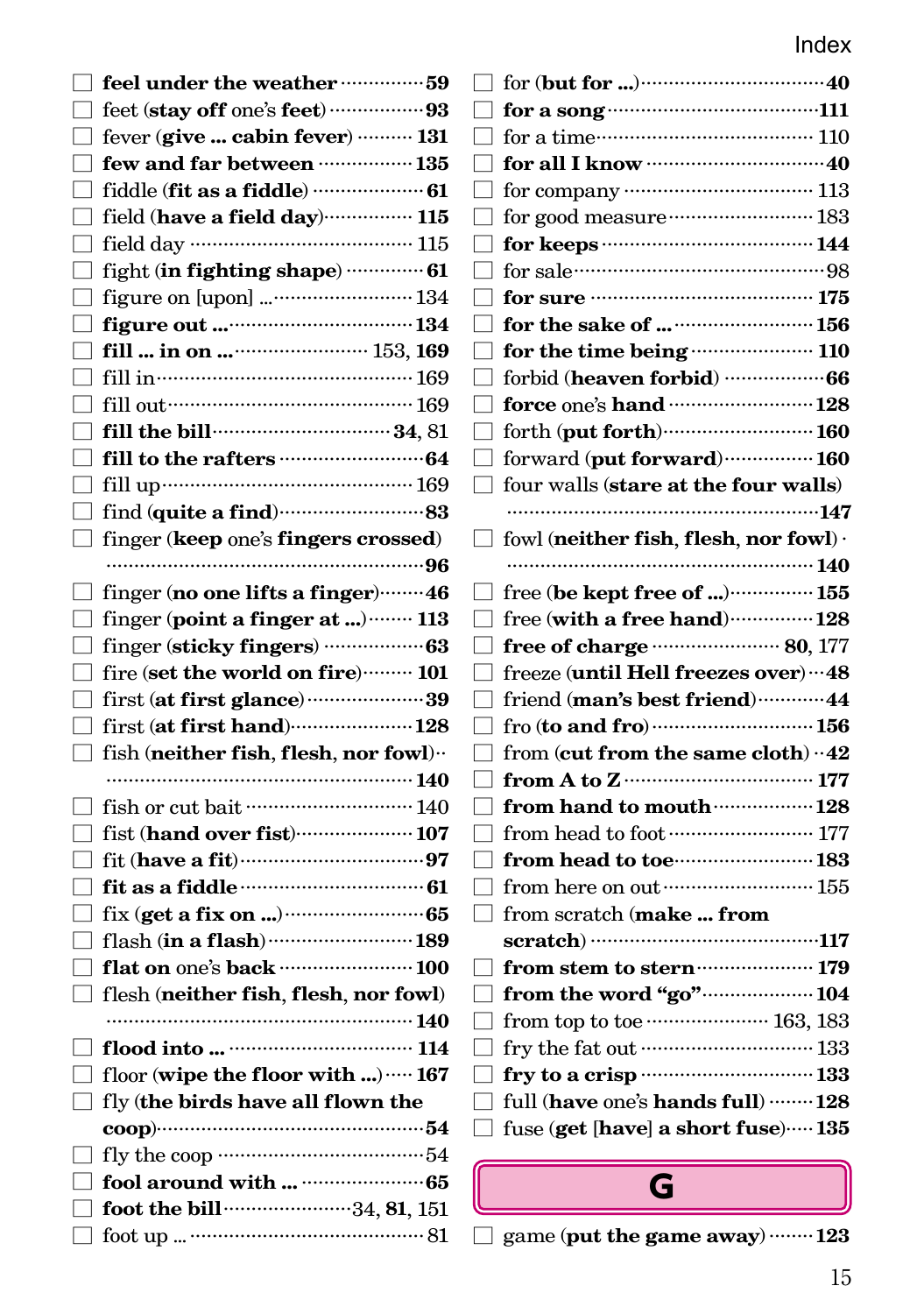|                   | gasket (blow a gasket) ····················· 63             |
|-------------------|-------------------------------------------------------------|
|                   | general (as a general rule) 40                              |
|                   |                                                             |
|                   | get someone down ······················· 173                |
|                   | get  into ship shape  104                                   |
|                   | get [come] down to brass tacks                              |
|                   |                                                             |
|                   |                                                             |
|                   | get [have]  on the brain ············ 47                    |
|                   | get [have] a short fuse  135                                |
|                   | get [take / have] one's number ···· 50                      |
|                   |                                                             |
|                   |                                                             |
|                   | get a handle on   38, 65                                    |
| $\mathsf{L}$      |                                                             |
|                   | get an eyeful manufactured 52                               |
|                   |                                                             |
| П                 | get down to the nitty-gritty ······· 72                     |
|                   | get in touch with  126                                      |
|                   |                                                             |
|                   | get into bad company ·················· 113                 |
|                   | get into shape 35                                           |
|                   | get it………………………………………………93                                  |
|                   | get it out in the open <b>with the set of the State</b>     |
|                   |                                                             |
|                   |                                                             |
|                   | get on one's nerves <b>contract and SO</b>                  |
| $\vert \ \ \vert$ |                                                             |
|                   | get one's dander up  150                                    |
|                   | get one's ducks in a row ··············· 152                |
|                   |                                                             |
|                   | get oneself into a fix ··································65 |
|                   | get out of the wrong side of the bed.                       |
|                   |                                                             |
|                   |                                                             |
|                   | get over with   102, 160                                    |
|                   |                                                             |
|                   | get the $ax$ $12$                                           |
|                   |                                                             |
|                   | get the low-down on   153                                   |
|                   | get the scoop on   153                                      |
| $\mathsf{L}$      | get up on the wrong side of the                             |
|                   |                                                             |
|                   |                                                             |

| gill (green around the gills)  101            |
|-----------------------------------------------|
| give (couldn't give  away)  144               |
| give  a black eye  104, 167                   |
| give  a break……………………… 104                    |
|                                               |
|                                               |
| give  a piece [bit] of one's mind             |
|                                               |
| give  a quick once-over …………36                |
| give  a run for one's money … 104             |
| give  a second thought 94                     |
| give  a slap on the wrist  104                |
| give someone cabin fever ……… 131              |
| give  the boot …………………………56                   |
|                                               |
| give  the low-down about $\cdot\cdot\,104$    |
| give someone the red carpet                   |
|                                               |
| give a handle to 38                           |
|                                               |
| give a person a leg up··················· 136 |
|                                               |
|                                               |
| give a tinker's dam about 111                 |
|                                               |
|                                               |
| give ground to   155                          |
| give it one's all  143                        |
|                                               |
| give one's right arm  136                     |
|                                               |
|                                               |
| glance (at first glance) 39                   |
|                                               |
| glue (be glued to ) 150                       |
| go against the grain manual 104               |
| go-ahead (give  the go-ahead) 104             |
|                                               |
| go along with   104                           |
|                                               |
| go behind one's back  141                     |
|                                               |
|                                               |
| go easy with [on] 104, 165                    |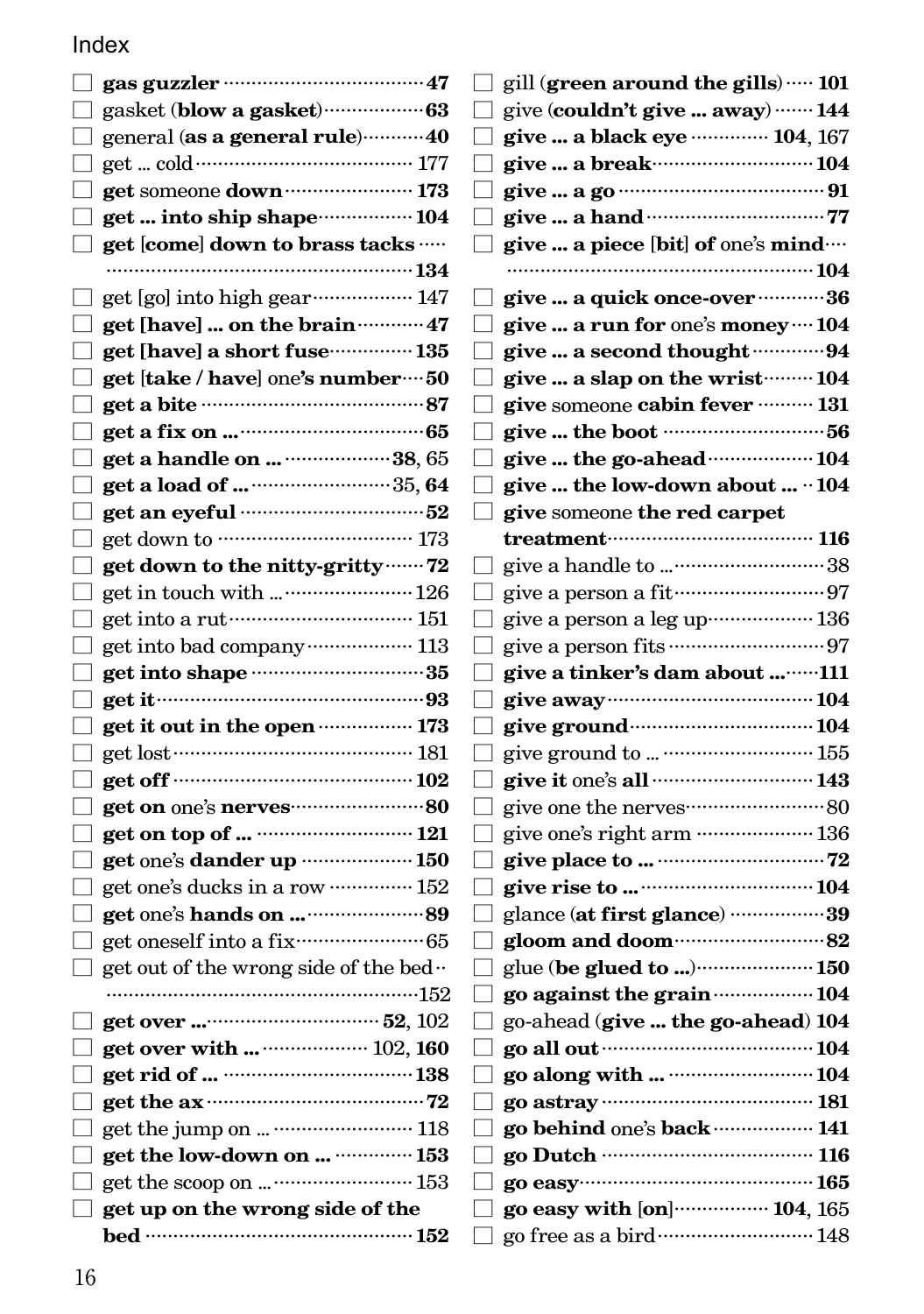|                                                                       | н                                                            |
|-----------------------------------------------------------------------|--------------------------------------------------------------|
| $\Box$ go in one ear and out the other $\cdots$ 157                   |                                                              |
|                                                                       |                                                              |
|                                                                       | $\Box$ hair (in one's hair) …………………… 126                     |
|                                                                       | $\Box$ hair (let one's hair down)…………68                      |
|                                                                       |                                                              |
| $\Box$ go on and on $\Box$                                            | $\Box$ half (have half a mind to do ) ^46                    |
| $\Box$ go on in the same old rut $\cdots$ 151                         |                                                              |
| $\Box$ go over with a bang 117                                        |                                                              |
|                                                                       | $\Box$ hand in hand ………………………………………128                       |
|                                                                       |                                                              |
|                                                                       |                                                              |
|                                                                       | $\Box$ handle (get a handle on ) 38                          |
|                                                                       | $\Box$ hang out $\Box$                                       |
| $\Box$ go to the dogs 113, 140, 189                                   |                                                              |
|                                                                       | $\Box$ happen (just as soon as  happen)                      |
|                                                                       |                                                              |
| $\Box$ goat (eat like a goat) ……………………45                              | $\Box$ hard (be hard set) ……………………… 190                      |
| $\Box$ gold (worth  weight in gold) $\cdots$ 60                       |                                                              |
| good-for-nothing ································ 148                 | $\Box$ hat (take one's hat off to …)………45                    |
| $\Box$ Good riddance!………………………… 138                                   |                                                              |
| $\bigsqcup$ grade (make the grade) $\cdots\cdots\cdots\cdots\cdots70$ |                                                              |
| $\Box$ grain (go against the grain) $\cdots$ 104                      | $\Box$ have  in the palm of one's hand $\cdots$              |
| $\Box$ grapevine (on the grapevine) $\cdots$ 121                      |                                                              |
| $\Box$ grass (a snake in the grass) …… 148                            |                                                              |
| $\Box$ great (go great guns)……………… 171                                | $\Box$ have  to oneself  153                                 |
|                                                                       | $\Box$ have [keep] one's tail up  138                        |
| $\Box$ green around the gills $\cdots$ 101                            | □ have [take] a nap…………………… 185                              |
|                                                                       | $\Box$ have a bee in one's bonnet ………. 152                   |
| $\Box$ greener pastures …………………… 157                                  |                                                              |
| $\Box$ grip (come to grips with ) $\cdots$ 113                        | $\Box$ have a finger in the pie $\cdots$                     |
| $\Box$ ground (give ground) ……………… 104                                | $\Box$ have a fit $\cdots$ and $\Box$                        |
| $\Box$ ground (stand [hold/keep] one's                                | $\Box$ have a good head on $\mathrm{one} \mathrm{\acute{s}}$ |
|                                                                       | shoulders …………………………………… 169                                 |
| $\Box$ ground (worship the ground                                     | $\Box$ have a hand in  ……………………… 158                         |
|                                                                       |                                                              |
|                                                                       | $\Box$ have a person in one's pocket $\cdots \cdots 88$      |
|                                                                       | $\Box$ have a roof over one's head …… 49                     |
| $\Box$ guard (catch one off guard)…… 114                              | $\Box$ have a short [quick] temper $\cdots$ 135              |
|                                                                       | $\Box~$ have a tin ear for … …………………… 158                    |
|                                                                       |                                                              |
| $\Box$ guzzler (gas guzzler) $\ldots$ $47$                            |                                                              |
|                                                                       | $\Box$ have half a mind to do   46                           |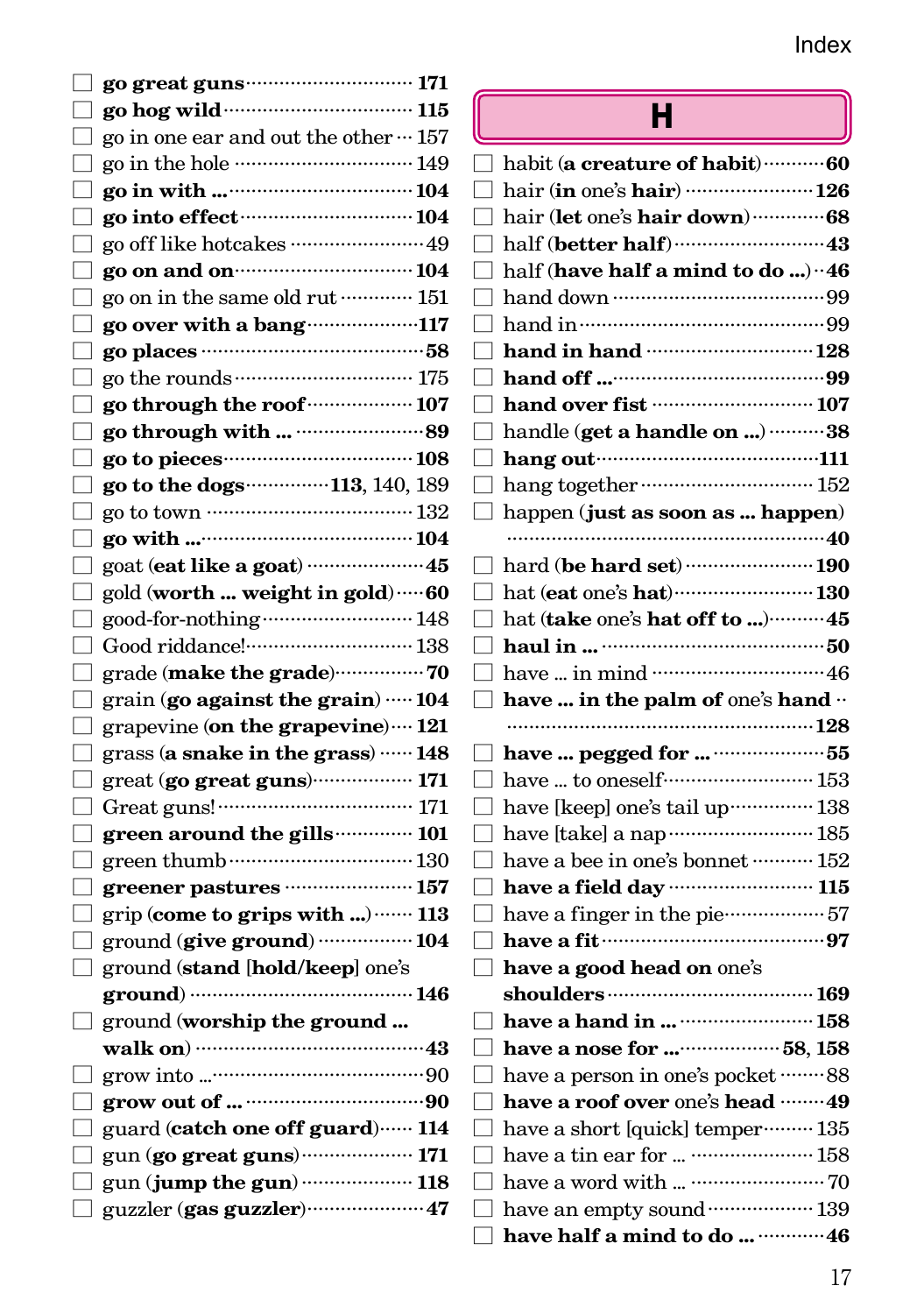| $\Box$ have one's hands full $\cdots$ 128                                                                                                                                                                                                                                                   |
|---------------------------------------------------------------------------------------------------------------------------------------------------------------------------------------------------------------------------------------------------------------------------------------------|
|                                                                                                                                                                                                                                                                                             |
| $\Box$ have one's head in the clouds $\cdots$ 50                                                                                                                                                                                                                                            |
| have the inside track model in 103                                                                                                                                                                                                                                                          |
| □ have the nerve [nerves] to  ………… 80                                                                                                                                                                                                                                                       |
| havoc (play havoc with )  175                                                                                                                                                                                                                                                               |
|                                                                                                                                                                                                                                                                                             |
| $\Box$ head (cannot make heads or tails                                                                                                                                                                                                                                                     |
|                                                                                                                                                                                                                                                                                             |
| head (from head to toe)  183                                                                                                                                                                                                                                                                |
| head (have a good head on one's                                                                                                                                                                                                                                                             |
|                                                                                                                                                                                                                                                                                             |
| $\mathop{\mathrm{\bf head}}\nolimits\left(\mathop{\mathrm{\bf have}}\nolimits \mathop{\mathrm{\bf a}}\nolimits \mathop{\mathrm{\bf roof}}\nolimits \mathop{\mathrm{\bf over}}\nolimits \mathop{\mathrm{\bf one}}\nolimits_{{\mathrm S}}^{\mathop{\mathrm{\bf head}}\nolimits}\right) \cdot$ |
|                                                                                                                                                                                                                                                                                             |
| $\Box$ head (have one's head in the                                                                                                                                                                                                                                                         |
|                                                                                                                                                                                                                                                                                             |
| $\Box$ head (have one's head)  101                                                                                                                                                                                                                                                          |
|                                                                                                                                                                                                                                                                                             |
| $\Box$ head (keep one's head above the                                                                                                                                                                                                                                                      |
| water) $\cdots$ 163                                                                                                                                                                                                                                                                         |
| head (make one's head swim)  63                                                                                                                                                                                                                                                             |
| $\Box$ head (over one's head)  160                                                                                                                                                                                                                                                          |
| head (put one's heads together) 173                                                                                                                                                                                                                                                         |
| $\Box$ head (turn one's head) $\cdots$ 122                                                                                                                                                                                                                                                  |
| head and shoulders  169                                                                                                                                                                                                                                                                     |
|                                                                                                                                                                                                                                                                                             |
|                                                                                                                                                                                                                                                                                             |
| heart (a heart of stone)  140                                                                                                                                                                                                                                                               |
| heaven forbid (165) heaven for bid (165)                                                                                                                                                                                                                                                    |
| $\Box$ Heaven sent $\cdots$ 165                                                                                                                                                                                                                                                             |
| $\Box$ hen (as rare as hen's teeth)  94                                                                                                                                                                                                                                                     |
| $\Box$ high (ride high) ………………………… 167                                                                                                                                                                                                                                                      |
| hill (the king of the hill)  44                                                                                                                                                                                                                                                             |
| hit  between the eyes ················· 147                                                                                                                                                                                                                                                 |
| $\Box$ hit [come down on]  like a ton of                                                                                                                                                                                                                                                    |
|                                                                                                                                                                                                                                                                                             |
|                                                                                                                                                                                                                                                                                             |
|                                                                                                                                                                                                                                                                                             |
|                                                                                                                                                                                                                                                                                             |

|                                  | $\Box$ hit the bricks ……………………………… 125                                                                                                                                                                                                                                                                                                       |
|----------------------------------|----------------------------------------------------------------------------------------------------------------------------------------------------------------------------------------------------------------------------------------------------------------------------------------------------------------------------------------------|
|                                  |                                                                                                                                                                                                                                                                                                                                              |
|                                  |                                                                                                                                                                                                                                                                                                                                              |
| ٦                                |                                                                                                                                                                                                                                                                                                                                              |
| ┑                                |                                                                                                                                                                                                                                                                                                                                              |
| □                                |                                                                                                                                                                                                                                                                                                                                              |
|                                  | hog wild minimum 115                                                                                                                                                                                                                                                                                                                         |
| $\Box$                           | hold (cannot hold a candle to )                                                                                                                                                                                                                                                                                                              |
|                                  |                                                                                                                                                                                                                                                                                                                                              |
|                                  | hold (catch hold of ) ………………128                                                                                                                                                                                                                                                                                                              |
|                                  | hold (stand [hold / keep] one's                                                                                                                                                                                                                                                                                                              |
|                                  | ground) ………………………………… 146                                                                                                                                                                                                                                                                                                                    |
|                                  | hold (take hold) ·······························128                                                                                                                                                                                                                                                                                          |
| ٦.                               |                                                                                                                                                                                                                                                                                                                                              |
|                                  | hold all the aces  185                                                                                                                                                                                                                                                                                                                       |
|                                  | hold back …………………………………… 128                                                                                                                                                                                                                                                                                                                 |
|                                  |                                                                                                                                                                                                                                                                                                                                              |
|                                  |                                                                                                                                                                                                                                                                                                                                              |
|                                  | hold on <b>manual</b> 82, 128                                                                                                                                                                                                                                                                                                                |
|                                  | hold on to $\cdots$ 82                                                                                                                                                                                                                                                                                                                       |
|                                  | hold one's horses  158                                                                                                                                                                                                                                                                                                                       |
| ٦                                | hold one's purse strings ………………48                                                                                                                                                                                                                                                                                                            |
| $\blacksquare$                   |                                                                                                                                                                                                                                                                                                                                              |
| $\mathcal{L}$                    | hold over minimum 128                                                                                                                                                                                                                                                                                                                        |
|                                  | hold the line monomulation 163                                                                                                                                                                                                                                                                                                               |
| ٦                                | hold together 128                                                                                                                                                                                                                                                                                                                            |
| ┓                                |                                                                                                                                                                                                                                                                                                                                              |
|                                  | hold water ……………………………… 136                                                                                                                                                                                                                                                                                                                  |
| ┓                                | hole ((money) burn a hole in one's                                                                                                                                                                                                                                                                                                           |
|                                  |                                                                                                                                                                                                                                                                                                                                              |
|                                  | hole (a hole in the wall) $\cdots\cdots\cdots\cdots\cdots 87$                                                                                                                                                                                                                                                                                |
| ┑                                | hole (an ace in the hole) ………… 185                                                                                                                                                                                                                                                                                                           |
| □                                | hole (watering hole) 136                                                                                                                                                                                                                                                                                                                     |
|                                  | home (bring home the bacon) · 125                                                                                                                                                                                                                                                                                                            |
|                                  |                                                                                                                                                                                                                                                                                                                                              |
| ſ<br>$\mathcal{L}_{\mathcal{A}}$ | home (eat one out of house and                                                                                                                                                                                                                                                                                                               |
|                                  | home) $\cdots$ 45, 48                                                                                                                                                                                                                                                                                                                        |
|                                  | home (make oneself at home)  51                                                                                                                                                                                                                                                                                                              |
|                                  | $\Box$ home (nothing to write home                                                                                                                                                                                                                                                                                                           |
|                                  | $about)$ $\cdots$ $\cdots$ $\cdots$ $\cdots$ $\cdots$ $\cdots$ $\cdots$ $\cdots$ $\cdots$ $\cdots$ $\cdots$ $\cdots$ $\cdots$ $\cdots$ $\cdots$ $\cdots$ $\cdots$ $\cdots$ $\cdots$ $\cdots$ $\cdots$ $\cdots$ $\cdots$ $\cdots$ $\cdots$ $\cdots$ $\cdots$ $\cdots$ $\cdots$ $\cdots$ $\cdots$ $\cdots$ $\cdots$ $\cdots$ $\cdots$ $\cdots$ |
|                                  | honey (milk and honey) $\cdots$ $62$                                                                                                                                                                                                                                                                                                         |
|                                  | hop (a hop, skip and a jump)79                                                                                                                                                                                                                                                                                                               |
| ┑                                | horse (clothes horse)  57                                                                                                                                                                                                                                                                                                                    |
|                                  | horse (hold one's horses) 158                                                                                                                                                                                                                                                                                                                |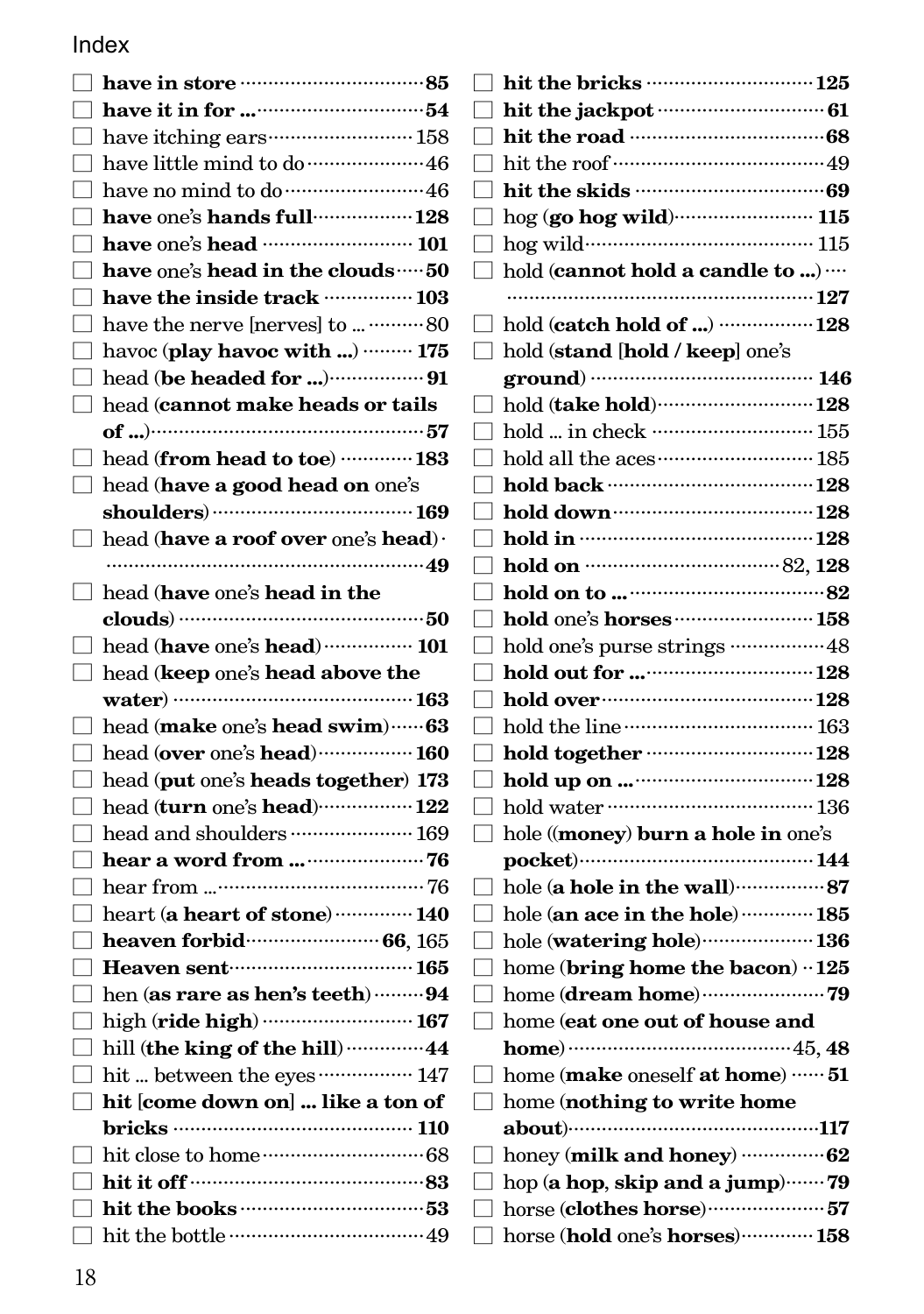| $\Box$ horse of a different [another]             |
|---------------------------------------------------|
|                                                   |
| $\Box$ hot (drop  like a hot potato) $\cdots$ 131 |
| hot from the press <b>continuous</b> 173          |
| $\Box$ hot under the collar ……………… 119            |
| hotcake (sell like hotcakes) ……… 19               |
| $\Box$ house (eat one out of house and            |
| home) $\cdots$ $(45, 48)$                         |
|                                                   |
| $\Box$ humble (eat humble pie) $\cdots$ 167       |
| $\Box$ hungry (as hungry as a bear) $\cdots$ 87   |
|                                                   |

### I

| if it's the same to   139                    |  |
|----------------------------------------------|--|
|                                              |  |
|                                              |  |
|                                              |  |
|                                              |  |
| in a month of Sundays ·············· 163     |  |
|                                              |  |
|                                              |  |
|                                              |  |
| in a steady stream of   157                  |  |
|                                              |  |
|                                              |  |
| in better shape  100                         |  |
|                                              |  |
| in consideration of  156                     |  |
|                                              |  |
|                                              |  |
|                                              |  |
|                                              |  |
|                                              |  |
| in good company ························ 113 |  |
|                                              |  |
|                                              |  |
|                                              |  |
|                                              |  |
| in one's own element ……………… 185              |  |
| in one's own right  177                      |  |
| in one's own sweet time  146                 |  |
|                                              |  |
|                                              |  |
|                                              |  |

| in the black <b>with the set of the black</b>        |  |
|------------------------------------------------------|--|
| in the blink of an eye ……………… 146                    |  |
|                                                      |  |
| in the catbird seat …………………… 153                     |  |
| in the doghouse manufacturing 189                    |  |
| in the dry tree ································ 142 |  |
| in the flesh minimum 154                             |  |
| in the ivory tower <b>contract to the interval</b>   |  |
|                                                      |  |
|                                                      |  |
| in the market for  107                               |  |
| in the name of   183                                 |  |
| in the public eye <b>contract to the public</b>      |  |
| in the running www.walliston.com                     |  |
| in the same boat manuscripts 58, 139                 |  |
| in the shop $156$                                    |  |
|                                                      |  |
|                                                      |  |
| in the wind………………………… 142                            |  |
|                                                      |  |
| inside (have the inside track) ··· 103               |  |
| ivory (in the ivory tower)  112                      |  |
|                                                      |  |

### $\overline{\mathsf{J}}$

| $\Box$ Jack Robinson (before you can say     |
|----------------------------------------------|
| Jack Robinson) 121                           |
| $\Box$ jackpot (hit the jackpot) $\cdots$ 61 |
|                                              |
|                                              |
|                                              |
| $\Box$ job (nine-to-five job) ……………… 134     |
|                                              |
|                                              |
| $\Box$ Joneses (keep up with the             |
|                                              |
| □ joy (little bundle of joy) ……………44         |
|                                              |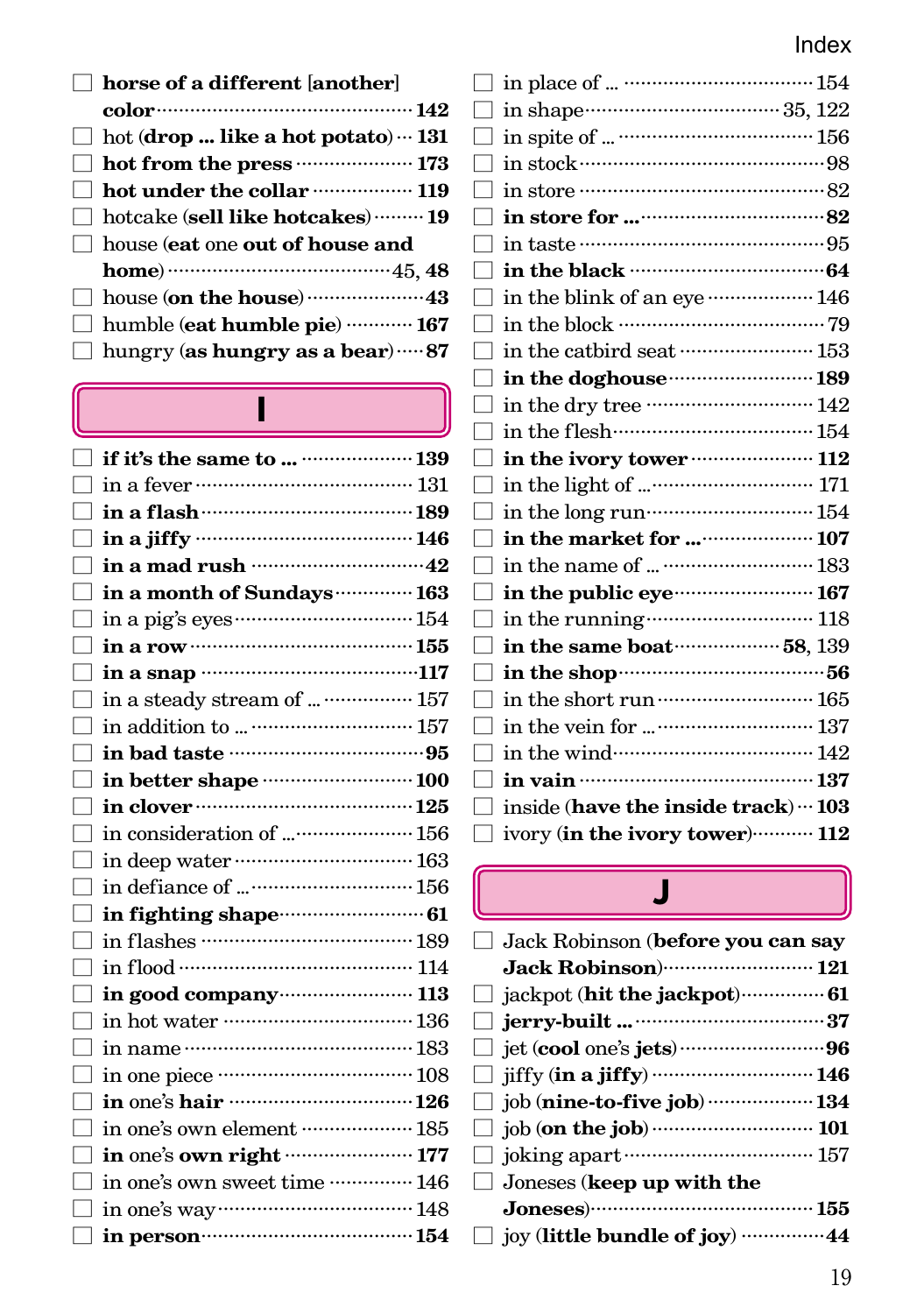| $\Box$ jump (a hop, skip and a jump) $\cdots$ 79 |  |
|--------------------------------------------------|--|
| $\Box$ jump [get] on the bandwagon $\cdot$ 135   |  |
|                                                  |  |
| $\Box$ jump at the chance $\cdots$               |  |
| $\Box$ jump out of the frying pan into the       |  |
|                                                  |  |
| $\Box$ jump ship $\Box$ jump ship $\Box$         |  |
| $\Box$ jump the gun $\cdots$ 118                 |  |
| $\Box$ just as soon as  happen $\cdots$ 40       |  |

## K

| keep  on such a short rope ······ 43                    |  |
|---------------------------------------------------------|--|
|                                                         |  |
| keep an eye on   144                                    |  |
|                                                         |  |
| keep cool………………………………… 158                              |  |
| keep in touch with   144                                |  |
| keep in with   144                                      |  |
|                                                         |  |
|                                                         |  |
| keep on one's right ·······························77   |  |
| keep on the good side of   144                          |  |
| keep one on one's toe  163                              |  |
| keep one's fingers crossed  96                          |  |
| keep one's head above the water                         |  |
|                                                         |  |
| keep one's nose clean  144                              |  |
| keep [have] one's tail up ················ 138          |  |
| keep pace with  144                                     |  |
|                                                         |  |
| keep to oneself  144                                    |  |
| keep to the right ···································77 |  |
|                                                         |  |
| keep up with the Joneses  155                           |  |
|                                                         |  |
|                                                         |  |
|                                                         |  |
|                                                         |  |
| kick the bucket ………………………… 151                          |  |
| kid (latchkey kid I child)86                            |  |
|                                                         |  |
| kill (make a killing) 107                               |  |
|                                                         |  |
|                                                         |  |

|              | kilter (out of kilter) ·························34 |
|--------------|----------------------------------------------------|
|              | king (the king of the hill)  44                    |
|              |                                                    |
|              | knock  for a loop 59                               |
|              | knock  into the head …………………… 71                   |
|              | knock off 149, 187                                 |
| $\mathbf{I}$ |                                                    |
|              |                                                    |
|              | knock over…………………………… 149                          |
|              | knot (tie the knot) ………………… 133                    |
|              |                                                    |
| $\Box$       | know (as far as anyone knows) · 40                 |
|              | know (for all I know)  40                          |
|              |                                                    |
|              | know one's way around  148                         |
|              | know which end is up  148                          |
| $\Box$       | know which side one's bread is                     |
|              |                                                    |

## L

|              | ladder (low rung on the ladder) $-72$ |
|--------------|---------------------------------------|
|              | lady luck is smiling 53               |
|              | laid (be laid up)  139                |
|              | last (on one's last legs) 47          |
|              | last (the last straw)  179            |
|              | latch on to [onto]  157               |
| H            |                                       |
| $\mathbf{I}$ |                                       |
|              |                                       |
|              | lay hands on [upon]   128             |
|              |                                       |
|              | lay one's finger on   113             |
|              |                                       |
| $\mathbf{I}$ | layer upon layer of  185              |
|              |                                       |
|              |                                       |
|              |                                       |
|              | leave someone cold  177               |
|              | leave a bad taste in the mouth  95    |
|              | leg (cost an arm and a leg)  136      |
|              |                                       |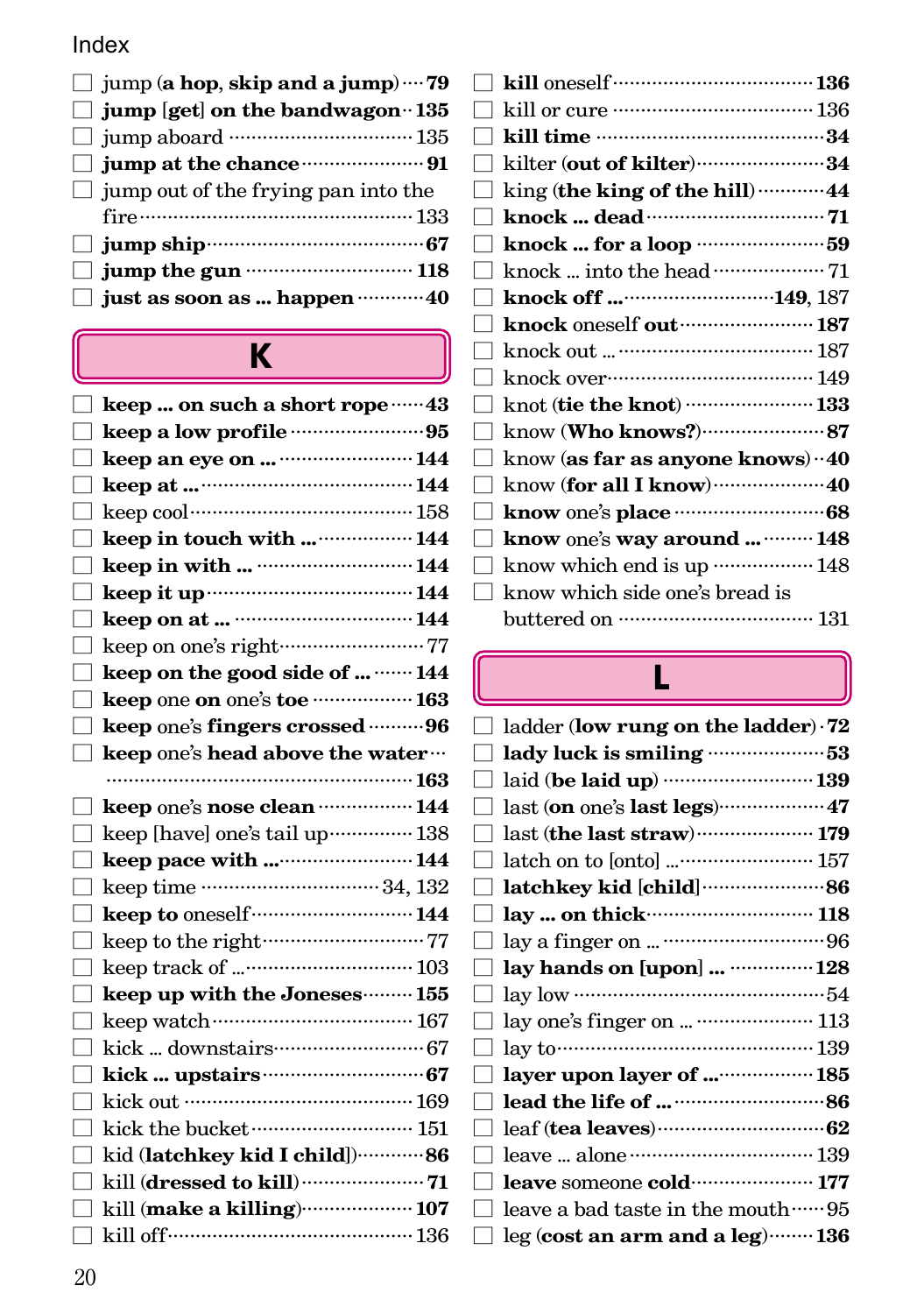| $\Box$ leg (on one's last legs) ……………………… 47                                        | look after $\cdots$ 76                                                                                                                                                                                                                                                                                                     |
|-------------------------------------------------------------------------------------|----------------------------------------------------------------------------------------------------------------------------------------------------------------------------------------------------------------------------------------------------------------------------------------------------------------------------|
|                                                                                     | look for a needle in a haystack  130                                                                                                                                                                                                                                                                                       |
| $\Box$ lesson (teach  a lesson) ………… 104                                            |                                                                                                                                                                                                                                                                                                                            |
|                                                                                     |                                                                                                                                                                                                                                                                                                                            |
|                                                                                     |                                                                                                                                                                                                                                                                                                                            |
| □ let alone ……………………………… 139                                                        | $\text{loop} \left( \textbf{knock} \ldots \textbf{for a loop} \right) \hspace{-1.5mm}\cdot\hspace{-1.5mm} \cdots \hspace{-1.5mm}\cdot\hspace{-1.5mm} \cdots \hspace{-1.5mm} \cdots \hspace{-1.5mm} \cdots \hspace{-1.5mm} \cdots \hspace{-1.5mm} \cdots \hspace{-1.5mm} \cdots \hspace{-1.5mm} \cdots$                     |
| $\Box$ let one's hair down $\cdots$ 68                                              | $\textbf{loose} \hspace{2pt} (\textbf{cut loose}) \hspace{-2pt} \textbf{} \hspace{-2pt} \textbf{} \hspace{-2pt} \textbf{} \hspace{-2pt} \textbf{} \hspace{-2pt} \textbf{} \hspace{-2pt} \textbf{} \hspace{-2pt} \textbf{} \hspace{-2pt} \textbf{} \hspace{-2pt} \textbf{} \hspace{-2pt} \textbf{} \hspace{-2pt} \textbf{}$ |
| let sleeping dogs lie ………………… 189                                                   | loosen one's purse strings ····· 48                                                                                                                                                                                                                                                                                        |
|                                                                                     |                                                                                                                                                                                                                                                                                                                            |
| $\overline{\phantom{a}}$ lie low $\cdots$ and $\cdots$ and $\overline{\phantom{a}}$ |                                                                                                                                                                                                                                                                                                                            |
| life (a life saver) <b>101</b>                                                      | lose touch with   126                                                                                                                                                                                                                                                                                                      |
|                                                                                     | lose touch with each other $\cdots\cdots\cdots\cdots 152$                                                                                                                                                                                                                                                                  |
|                                                                                     |                                                                                                                                                                                                                                                                                                                            |
| $\Box$ lift (no one lifts a finger)  46                                             |                                                                                                                                                                                                                                                                                                                            |
|                                                                                     | low (pretty low on )  47                                                                                                                                                                                                                                                                                                   |
|                                                                                     | low man on the totem pole  153                                                                                                                                                                                                                                                                                             |
| lightning (like a bolt of lightning).                                               | low rung on the ladder ··············· 72                                                                                                                                                                                                                                                                                  |
|                                                                                     | low-down (get the low-down on ).                                                                                                                                                                                                                                                                                           |
| $\Box$ like (drop  like a hot potato) $\cdot$ 131                                   |                                                                                                                                                                                                                                                                                                                            |
|                                                                                     | low-down (give  the low-down                                                                                                                                                                                                                                                                                               |
| $\Box$ like (hit [come down on]  like a                                             |                                                                                                                                                                                                                                                                                                                            |
|                                                                                     | luck (lady luck is smiling)  53                                                                                                                                                                                                                                                                                            |
|                                                                                     | lucky (thank one's lucky stars) $\cdot$ 181                                                                                                                                                                                                                                                                                |
|                                                                                     |                                                                                                                                                                                                                                                                                                                            |
|                                                                                     |                                                                                                                                                                                                                                                                                                                            |
| $\Box$ like (work like a dog)  45                                                   | M                                                                                                                                                                                                                                                                                                                          |
|                                                                                     |                                                                                                                                                                                                                                                                                                                            |
| $\hfill\Box$ like a streak [streaks] ………………… 125                                    | $\mathop{\mathrm{mad}}\nolimits$ (in a $\mathop{\mathrm{mad}}\nolimits$ rush) $\cdots\cdots\cdots\cdots\cdots\cdots\cdots\cdots 42$                                                                                                                                                                                        |
|                                                                                     | magician with a needle and                                                                                                                                                                                                                                                                                                 |
| □ like greased lightning ·················· 154                                     |                                                                                                                                                                                                                                                                                                                            |
|                                                                                     | make ((rumor) making the                                                                                                                                                                                                                                                                                                   |
| $\Box$ like water off a duck's back ……… 147                                         |                                                                                                                                                                                                                                                                                                                            |
| $\Box$ line (drop one a line)  163                                                  | make (cannot make heads or tails                                                                                                                                                                                                                                                                                           |
| $\Box$ line (fall into line)  106                                                   |                                                                                                                                                                                                                                                                                                                            |
|                                                                                     |                                                                                                                                                                                                                                                                                                                            |
|                                                                                     | make  from scratch ……………117                                                                                                                                                                                                                                                                                                |
| lip (with buttoned lips)  120                                                       | make a day of it <b>continuous</b> 85                                                                                                                                                                                                                                                                                      |
| $\Box$ little (a little bird tells ) $\cdots$ 133                                   | make a dent in   144                                                                                                                                                                                                                                                                                                       |
|                                                                                     | make a fast buck $\cdots\cdots\cdots\cdots\cdots\cdots\cdots54$                                                                                                                                                                                                                                                            |
| $\hfill\Box$ live in a small way ……………………… 155                                      | make a killing  107                                                                                                                                                                                                                                                                                                        |
| $\Box$ live out of a suitcase $16$                                                  | make a living www.communication 144                                                                                                                                                                                                                                                                                        |
| living (make a living)  144                                                         | make a mad dash for  158                                                                                                                                                                                                                                                                                                   |
| load (get a load of )  35, 64                                                       | make a name for oneself  109                                                                                                                                                                                                                                                                                               |
| loaded down with  35                                                                |                                                                                                                                                                                                                                                                                                                            |
| $\hfill\Box$ long arm of the law …………………… 149                                       | make a time…………………………… 132                                                                                                                                                                                                                                                                                                 |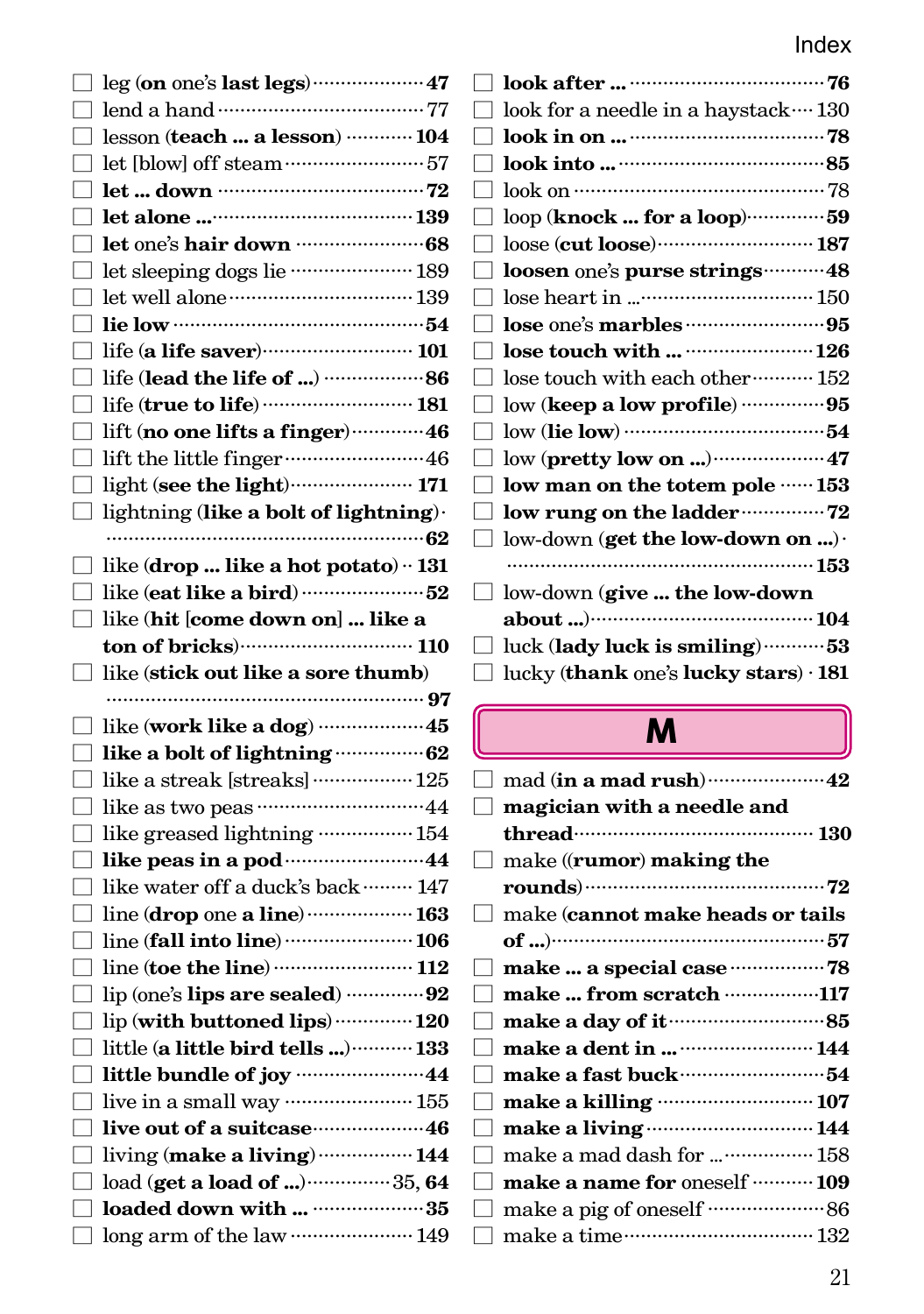|              | $\Box$ make an example of   144                                                                                   |
|--------------|-------------------------------------------------------------------------------------------------------------------|
|              | make both ends meet <b>manual</b> 144                                                                             |
|              |                                                                                                                   |
|              | make do with   144                                                                                                |
|              |                                                                                                                   |
|              |                                                                                                                   |
|              |                                                                                                                   |
| ГΙ           | make no bones about it <b>with 144</b>                                                                            |
|              | make one's blood boil ················· 123                                                                       |
|              |                                                                                                                   |
|              | make one's way 38                                                                                                 |
|              | make oneself at home ····················· 51                                                                     |
|              |                                                                                                                   |
|              | make or break ……………………… 144                                                                                       |
|              | make short order of   153                                                                                         |
|              |                                                                                                                   |
|              |                                                                                                                   |
| $\mathsf{L}$ |                                                                                                                   |
|              |                                                                                                                   |
|              |                                                                                                                   |
| H            |                                                                                                                   |
|              |                                                                                                                   |
| $\mathsf{L}$ | $\text{man} \left( \text{low} \text{ man} \text{ on the} \text{ to } \text{tem} \text{ pole} \right) \cdot \cdot$ |
|              |                                                                                                                   |
|              | man's best friend <b>manual</b> 44                                                                                |
|              | marble (lose one's marbles)  95                                                                                   |
|              | march to a different drummer ··· 149                                                                              |
|              | market (in the market for )  107                                                                                  |
|              | matter (as a matter of fact) ……… 40                                                                               |
|              |                                                                                                                   |
|              | medicine (take one's medicine) ·· 104                                                                             |
| П            | meet (make both ends meet) ····· 144                                                                              |
|              |                                                                                                                   |
|              |                                                                                                                   |
| □            | midnight (burn the midnight oil)                                                                                  |
|              |                                                                                                                   |
| $\Box$       | mile (walk a mile in one's shoes) $\cdots$                                                                        |
|              |                                                                                                                   |
|              | milk (the milk run) <b>contract of the milk</b>                                                                   |
|              | milk and honey <b>contained</b> and <b>62</b>                                                                     |
| $\Box$       | mill (run of the mill ) ················ 124                                                                      |
| $\Box$       | million (one in a million) …………89                                                                                 |
|              | mincemeat (make mincemeat of )                                                                                    |

|                   | mind (boggle the mind)  127                |
|-------------------|--------------------------------------------|
|                   | mind (give  a piece [bit] of one's         |
|                   |                                            |
| $\vert \ \ \vert$ | mind (have half a mind to do )             |
|                   |                                            |
|                   | mind one's p's and q's  149                |
|                   |                                            |
|                   | (money) burn a hole in one's               |
|                   | pocket………………………………… 144                    |
|                   | money (give  a run for one's               |
|                   |                                            |
|                   | month (in a month of Sundays) 163          |
|                   | month after month (163)                    |
|                   | month by month  163                        |
|                   | month in, month out  163                   |
|                   | moon (once in a blue moon) 88              |
|                   | moon (shoot the moon) ················ 125 |
|                   | more  than  can shake a stick              |
|                   |                                            |
|                   | most of all manual 40                      |
|                   | mouse (as quiet as a mouse) 78             |
| $\Box$            | mouse (play cat and mouse with             |
|                   |                                            |
|                   | mouth (from hand to mouth)  128            |
|                   |                                            |
|                   | much (not much for ) 55                    |
|                   | muster (pass muster)  125                  |

# N

| $\vert \ \ \vert$ |                                                   |  |
|-------------------|---------------------------------------------------|--|
| $\vert \ \ \vert$ | name (make a name for oneself)                    |  |
|                   |                                                   |  |
|                   | name (the name in )  183                          |  |
| $\vert \ \ \vert$ | nap (catch one napping)  185                      |  |
| $\Box$            | needle (magician with a needle                    |  |
|                   |                                                   |  |
|                   | $\Box$ neither fish, flesh, nor fowl $\cdots$ 140 |  |
| 1                 | neither off nor on minimum 46                     |  |
| $\mathsf{L}$      | nerve (get on one's nerves)80                     |  |
|                   | nest (feather one's nest)111                      |  |
|                   |                                                   |  |
|                   | next (What'll they think of next?) $\cdot$        |  |
|                   |                                                   |  |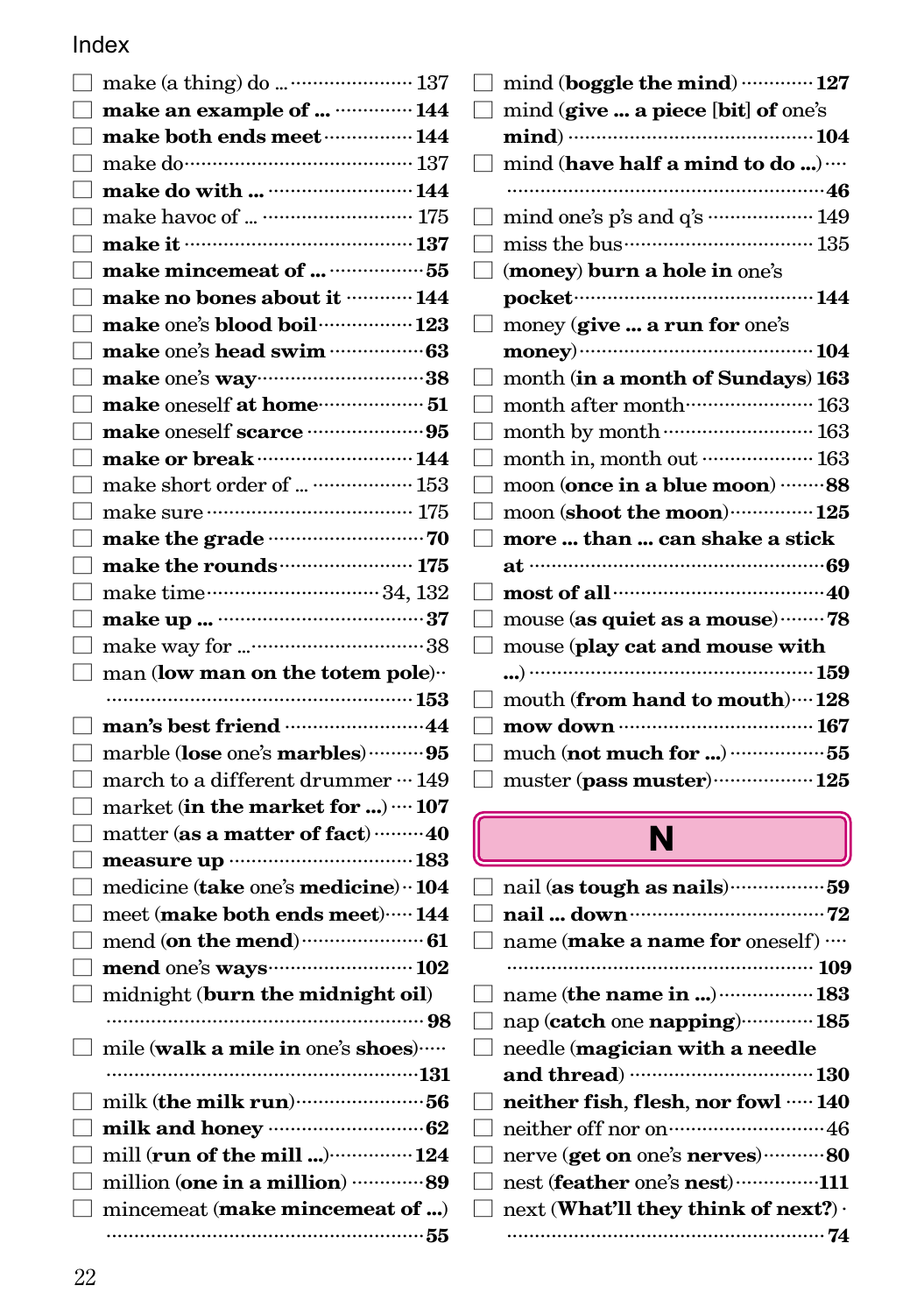| mine (on cloud nine) <b>matters</b> 31                                            |                                                                                                                                                                                                                                |
|-----------------------------------------------------------------------------------|--------------------------------------------------------------------------------------------------------------------------------------------------------------------------------------------------------------------------------|
| nine-to-five job ·································134                             | on account of   156                                                                                                                                                                                                            |
| nitty-gritty (get down to the nitty-                                              | on and off 46, 97, 155                                                                                                                                                                                                         |
|                                                                                   | on and on <b>manual</b> contract on and on <b>manual</b> contract on <b>97</b>                                                                                                                                                 |
| no further than one's nose  181                                                   |                                                                                                                                                                                                                                |
|                                                                                   | on cloud nine <b>manufacture</b> 91                                                                                                                                                                                            |
| No problem.                                                                       |                                                                                                                                                                                                                                |
| none (second to none)…………… 107                                                    |                                                                                                                                                                                                                                |
| nook (every nook and cranny) $\cdot$ 113                                          |                                                                                                                                                                                                                                |
| nose (as plain as the nose on one's                                               | on one's own (account) 35                                                                                                                                                                                                      |
| face)……………………………………………42                                                          |                                                                                                                                                                                                                                |
| nose (have a nose for )  58, 158                                                  |                                                                                                                                                                                                                                |
| nose (keep one's nose clean)  144                                                 | on the block control of the block of the block of the block of the block of the block of the block of the block of the block of the block of the block of the block of the block of the block of the block of the block of the |
| nose (under one's nose) …………… 181                                                 |                                                                                                                                                                                                                                |
|                                                                                   | on the bottle………………………………49                                                                                                                                                                                                    |
| not a brass farthing www.wave.using.                                              | on the double ………………………… 154                                                                                                                                                                                                   |
| not a few $\cdots$ 135                                                            |                                                                                                                                                                                                                                |
| not at all $\cdots$ and $\cdots$ and $\cdots$ and $\cdots$                        | on the grapevine manufacture 121                                                                                                                                                                                               |
|                                                                                   | on the house <b>contract to the house of the house</b>                                                                                                                                                                         |
| not lift a finger $\hspace*{0.4cm} \ldots \hspace*{0.4cm}$                        |                                                                                                                                                                                                                                |
| not stir [raise] a finger ·····················46                                 | on the mend $\cdots$ 61                                                                                                                                                                                                        |
| not worth a straw<br>$\cdots\cdots\cdots\cdots\cdots\cdots\cdots\cdots\cdots$ 179 |                                                                                                                                                                                                                                |
| not worth an old song 111                                                         | on the other hand  128                                                                                                                                                                                                         |
| not worth the candle ……………… 157                                                   | on the run model of 165                                                                                                                                                                                                        |
|                                                                                   | on the sly …………………………… 113                                                                                                                                                                                                     |
| nothing to write home about "117                                                  | on the street $\cdots$ 112                                                                                                                                                                                                     |
| now (every now and again)  114                                                    | on the stretch<br>$\cdots$ . $71$                                                                                                                                                                                              |
| number (get [take/have] one's                                                     | on the surface $\cdots$ 179                                                                                                                                                                                                    |
|                                                                                   | on the table $\cdots$ $\cdots$ $\cdots$ $\cdots$ $\cdots$ $\cdots$ $\cdots$ $\cdots$ $\cdots$ $\cdots$ $\cdots$                                                                                                                |
|                                                                                   | on the take monomulations 63                                                                                                                                                                                                   |
| O                                                                                 |                                                                                                                                                                                                                                |
|                                                                                   |                                                                                                                                                                                                                                |
| of one's own doing $\cdots\cdots\cdots\cdots\cdots\cdots\cdots\cdots35$           | once (and) for all  143                                                                                                                                                                                                        |
| of the old school $\cdots\cdots\cdots\cdots\cdots\cdots\cdots 132$                | once and again ……………………… 114                                                                                                                                                                                                   |
|                                                                                   |                                                                                                                                                                                                                                |
| off and on <b>manufacture</b> 46, 97, 155                                         | once in a blue moon ···························88                                                                                                                                                                              |
| off hand model and an 128                                                         | once-over (give  a quick once-                                                                                                                                                                                                 |
|                                                                                   |                                                                                                                                                                                                                                |
|                                                                                   | one after another <b>manufacture</b> 156                                                                                                                                                                                       |
| oil (burn the midnight oil) ·········· 98                                         | one for the books  141                                                                                                                                                                                                         |
| old hat …………………………………… 132                                                        | one in a million <b>manual</b> 89                                                                                                                                                                                              |
| old standby (2003) 32                                                             | one's bark is worse than one's bite                                                                                                                                                                                            |
| on (off and on) $\cdots$ 46                                                       | …142                                                                                                                                                                                                                           |

 ........................................................142 □ one's **cup of tea**............................**163**

| $\Box$ of the old school ……………………… 132 |  |
|----------------------------------------|--|
|                                        |  |
|                                        |  |
|                                        |  |
| $\Box$ off one's block $\cdots$        |  |
| $\Box$ off the bottle $\cdots$         |  |
| oil (burn the midnight oil)  98        |  |
| $\Box$ old hat ………………………………………… 132    |  |
| $\Box$ old standby $\Box$              |  |
|                                        |  |
|                                        |  |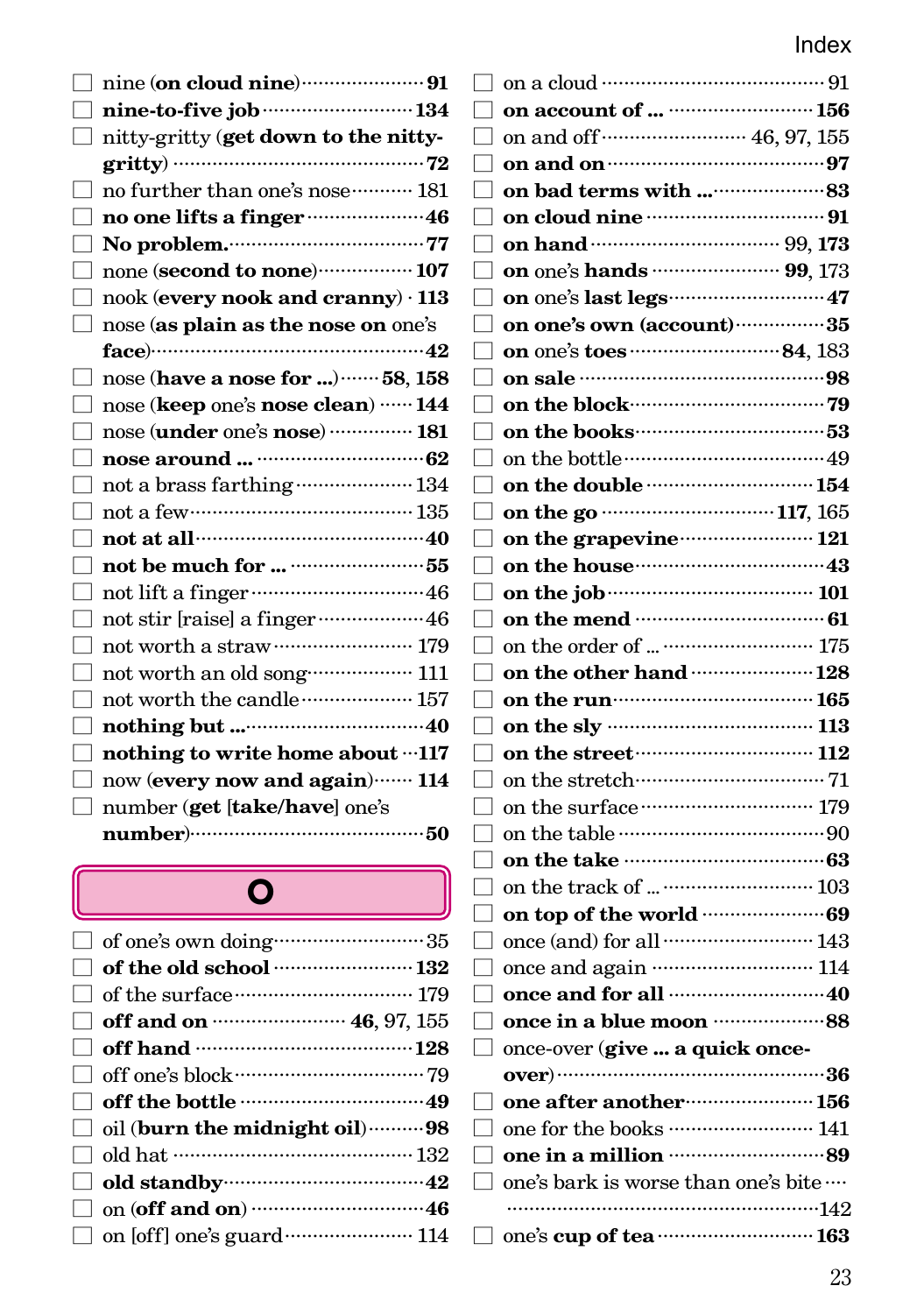|              | one's ship has come in manual 189           |
|--------------|---------------------------------------------|
|              | only (standing room only)75                 |
| $\mathsf{L}$ | open (get it out in the open)  173          |
|              | opposite (play opposite each other)         |
|              | 171                                         |
|              | order (the order of the day)  175           |
| FГ           | other (on the other hand) ……… 128           |
| ⊡            | other (play opposite each other)            |
|              |                                             |
|              |                                             |
|              | ourselves (between ourselves) ·· 141        |
| П            | out of (a bolt out of the blue)  70         |
| $\mathsf{L}$ | out of (eat one out of house and            |
|              |                                             |
|              | out of (live out of a suitcase) ……. 46      |
|              | out of (run out of steam)  57               |
| ГΙ           | out of (take it out of )  190               |
| H            | out of commission www.ga                    |
|              |                                             |
|              |                                             |
|              | out of one's own element <b>With 185</b>    |
|              |                                             |
| $\mathsf{L}$ | out of regard for   156                     |
|              |                                             |
|              | out of sorts <b>contract 179,64</b>         |
|              |                                             |
| H            |                                             |
| $\mathsf{L}$ | out of the blue <b>contract to the blue</b> |
|              | out of the running <b>contract 123</b>      |
|              |                                             |
|              | out of touch with   189                     |
|              |                                             |
| $\mathsf{L}$ |                                             |
|              | over against manual 160                     |
|              | over and above <b>manual</b> 160            |
|              | over and over (again)  160                  |
|              | over one's head  160                        |
|              | overflow (be overflowing with )             |
|              |                                             |
|              |                                             |
|              |                                             |

### P

| pace (keep pace with ) 144                          |  |
|-----------------------------------------------------|--|
| pack (send  packing) 169                            |  |
| pack a punch ………………………… 165                         |  |
| pack rat…………………………………60                             |  |
| pack up………………………………… 189                            |  |
| pack up the wagon ………………189                         |  |
| packed in like sardines  153                        |  |
| packed wall-to-wall  153                            |  |
| paint black ……………………………… 143                        |  |
|                                                     |  |
| paint the town red  143                             |  |
| palm (have  in the palm of one's                    |  |
| hand)……………………………………128                              |  |
|                                                     |  |
|                                                     |  |
| part ( <b>take part in </b> )  115                  |  |
| pass away …………………………151, 75                         |  |
| pass muster $125$                                   |  |
|                                                     |  |
|                                                     |  |
| pasture (greener pastures)……157                     |  |
|                                                     |  |
| path ( <b>beat a path to </b> ) <b>119</b>          |  |
| pay  back with <sup></sup> 92                       |  |
|                                                     |  |
| pay the piper---------------------------------104   |  |
|                                                     |  |
| peas ( <b>Tike peas in a pod</b> )…………44            |  |
| peg ( <b>have  pegged for </b> )…………55              |  |
| penny (a pretty penny)………………… 91                    |  |
| penny (pinch pennies)111                            |  |
| perk  up……………………………… 151                            |  |
| person (in person) …………………… 154                     |  |
| pick  up………………………… 45, 144                          |  |
| pick one's brain model and 169                      |  |
|                                                     |  |
| pick up one's room ······················· 104      |  |
| pick up the tab ………………146, 151                      |  |
|                                                     |  |
| pie ( <b>eat humble pie</b> ) ……………… 167            |  |
| pie in the sky ·································124 |  |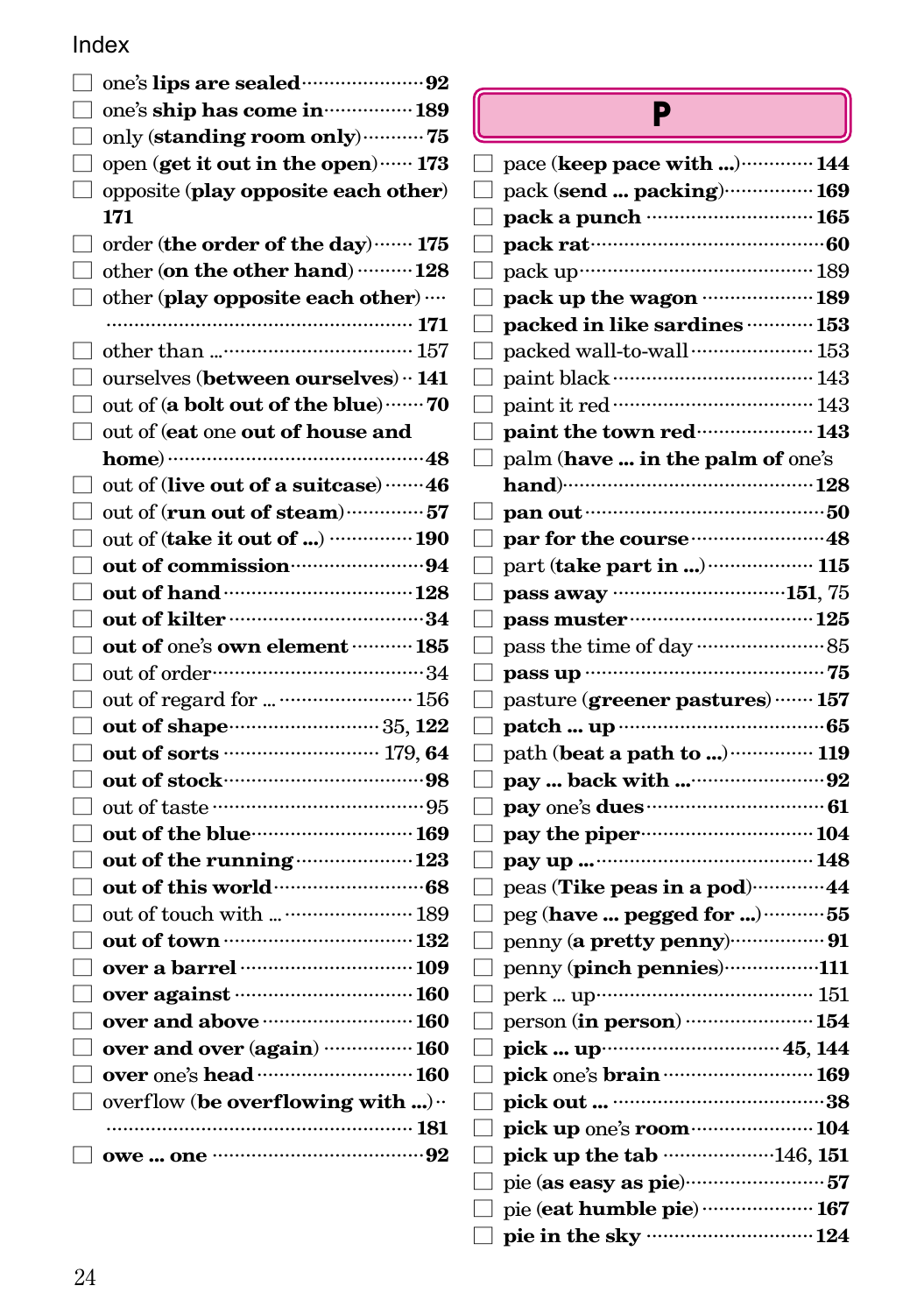| $\Box$ piece (a piece of cake) $\cdots$ 126                                    | $\perp$ pull off … <sup></sup>     |
|--------------------------------------------------------------------------------|------------------------------------|
| $\Box$ piece (give  a piece [bit] of one's                                     | pull on                            |
|                                                                                | pull out                           |
| $\Box$ piece (go to pieces)  108                                               | pull over                          |
| $\Box$ piece (quite a piece of work) $\cdots$ 146                              | ГΙ<br>pull punch                   |
|                                                                                | ப<br>pull throug                   |
|                                                                                | pull up sta                        |
|                                                                                | punch (pac)                        |
| $\Box$ piper (pay the piper) $\cdots$ 104                                      | ப<br>punch (pull                   |
|                                                                                | punch in $\cdots$                  |
| $\Box$ place (go places) …………………………58                                          | $\Box$ punch out $\cdots$          |
|                                                                                | $\Box$ purse (loose                |
|                                                                                | .                                  |
| $\Box$ plain (as plain as the nose on one's                                    | $\Box$ put  aside                  |
| face)…………………………………………42                                                        | put  back                          |
| $\Box$ plain sailing $\cdots$ $\cdots$ $\cdots$ $\cdots$ $\cdots$ $\cdots$ 119 | put  by $\cdots$<br>$\Box$         |
| □ play cat and mouse with  …… 159                                              | put  dow                           |
|                                                                                | put  to                            |
|                                                                                | $\Box$<br>put  up to               |
| $\Box$ play opposite each other ……… 171                                        | put  abou                          |
|                                                                                | $\Box$<br>put across               |
| $\Box$ pocket ((money) burn a hole in                                          | put  away                          |
|                                                                                | ப<br>put forth ··                  |
| $\Box$ pocket (come out of one's pocket)                                       | put forwar                         |
|                                                                                | put in                             |
| $\Box$ pod (like peas in a pod) $\cdots$ $44$                                  | put in for.<br>$\Box$              |
|                                                                                | put off                            |
| $\Box$ pole (low man on the totem pole)                                        | $\Box$ put on $\cdots$             |
|                                                                                | $\Box$ put one ou                  |
|                                                                                | put one's ha                       |
| $\Box$ potato ( <b>drop</b> like a hot potato)…                                | put one's he                       |
|                                                                                | put oneself                        |
|                                                                                | $\bigsqcup$ put out … $\cdot\cdot$ |
| $\Box$ press (hot from the press) ……… 173                                      | $\Box$ put over $\cdots$           |
|                                                                                | put the gar                        |
|                                                                                | $\Box$<br>put throug               |
|                                                                                | put togeth                         |
| $\Box$ prick up one's ears (to)  157                                           | $\Box$ put up ……                   |
| problem (No problem.) ······················ 77                                | $\Box$ put up for [t               |
| profile (keep a low profile)  95                                               | put up with<br>$\Box$              |
|                                                                                | $\bigsqcup$ put upon $\cdot\cdot$  |
| public (in the public eye)  167                                                |                                    |
|                                                                                |                                    |
| $\Box$ pull no punches ………………………… 165                                          |                                    |

| pull off …………………………………… 100                   |  |
|-----------------------------------------------|--|
| pull on  ………………………………… 103                    |  |
| pull out ……………………………………… 103                  |  |
| pull over …………………………………… 103                  |  |
| pull punches ……………………… 66, 165                |  |
| pull through …………………………… 151                  |  |
| pull up stakes ……………………………94                  |  |
| punch ( <b>pack a punch</b> )…………… <b>165</b> |  |
| punch ( <b>pull punches</b> )…………………66        |  |
|                                               |  |
| punch out ………………………………… 101, 165              |  |
| purse (loosen one's purse strings)            |  |
|                                               |  |
|                                               |  |
| put  back …………………………… 160                     |  |
| put  by……………………………… 160                       |  |
|                                               |  |
|                                               |  |
| put  up to ………………………… 160                     |  |
| put  about …………………………… 160                    |  |
|                                               |  |
|                                               |  |
| put forth …………………………………… 160                  |  |
| put forward………………………… 160                     |  |
| put in  ………………………………… 160                     |  |
| put in for ……………………………… 160                   |  |
| put off………………………………………… 160                   |  |
| put on  ……………………………… 160                      |  |
| put one out on the street …………49              |  |
| put one's hand in one's pocket ……88           |  |
| put one's heads together ………… 173             |  |
|                                               |  |
|                                               |  |
| put over…………………………………… 160                    |  |
| put the game away …………………123                  |  |
| put through with the 160                      |  |
|                                               |  |
|                                               |  |
|                                               |  |
|                                               |  |
|                                               |  |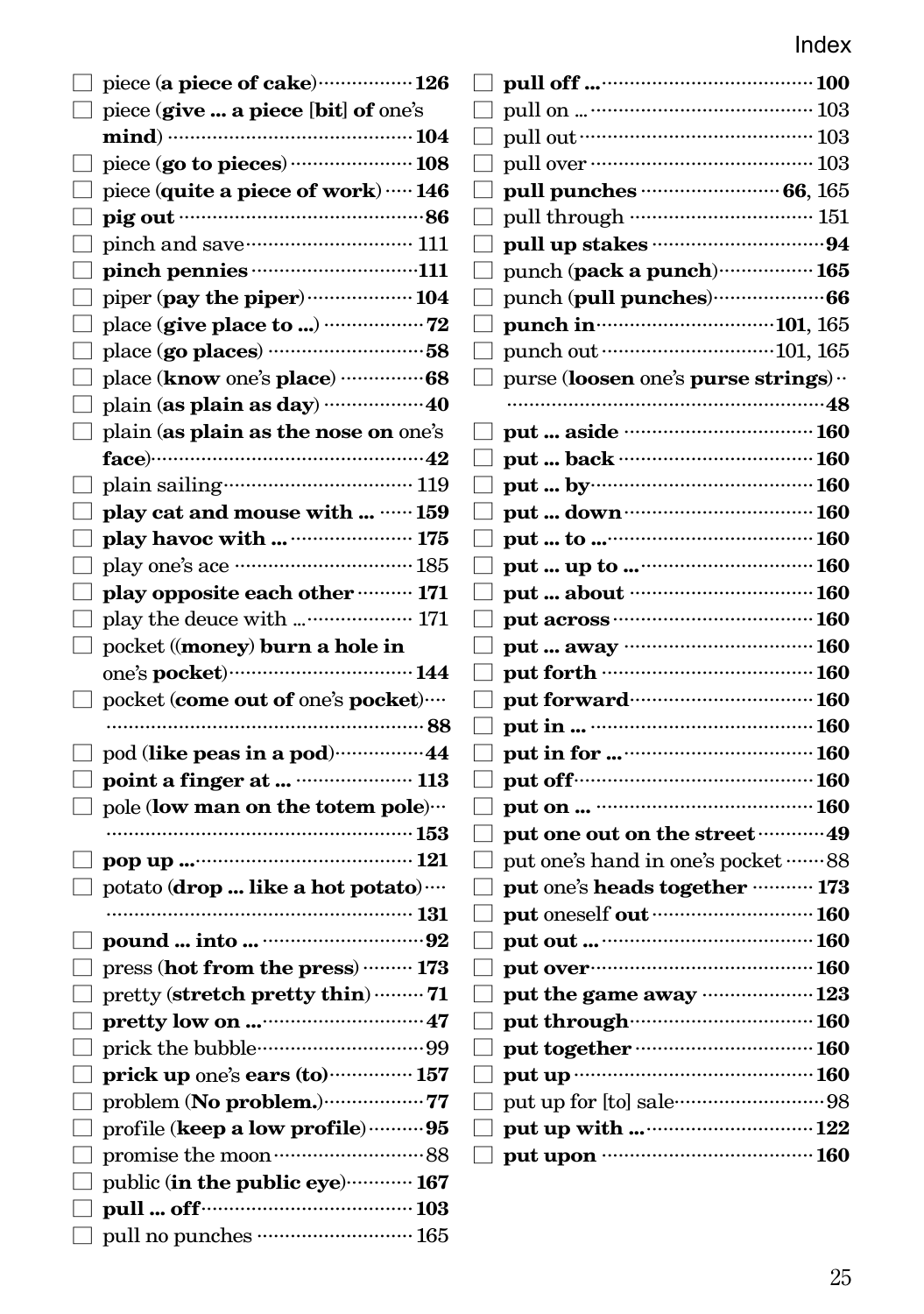### Q

| $\Box$ quick (give  a quick once-over) 36                                               |  |
|-----------------------------------------------------------------------------------------|--|
| quiet (as quiet as a mouse) $\cdots$ 78                                                 |  |
| quit (call it quits) $\cdots$ 135                                                       |  |
| $\Box$ quite a few $\cdots$ $\cdots$ $\cdots$ $\cdots$ $\cdots$ $\cdots$ $\cdots$ $135$ |  |
| $\Box$ quite a find $\cdots$ and $\Box$                                                 |  |
| quite a piece of work $\cdots$ 146                                                      |  |

### R

| rafter (fill to the rafters)  64                      |  |
|-------------------------------------------------------|--|
|                                                       |  |
| rain (as right as rain)  116                          |  |
| rain cats and dogs 110, 140                           |  |
|                                                       |  |
|                                                       |  |
| raise the devil <b>container the devilocation</b> 123 |  |
|                                                       |  |
|                                                       |  |
| rare (as rare as hen's teeth)  94                     |  |
| rat (pack rat) $\cdots$ 60                            |  |
| read between the lines  163                           |  |
| red (give  the red carpet                             |  |
| $treatment)$ $116$                                    |  |
| red (paint the town red)  143                         |  |
| regular (as regular as clockwork).                    |  |
|                                                       |  |
|                                                       |  |
|                                                       |  |
|                                                       |  |
|                                                       |  |
|                                                       |  |
|                                                       |  |
| right (as right as rain)  116                         |  |
| right (in one's own right)  177                       |  |
|                                                       |  |
|                                                       |  |
| rise (give rise to )  104                             |  |
| road (down the road)  109                             |  |
|                                                       |  |
|                                                       |  |
|                                                       |  |
|                                                       |  |

| 173<br>roll up……                          |    |
|-------------------------------------------|----|
| roof (go through the roof) 107            |    |
| roof (have a roof over one's head)        |    |
| 49                                        |    |
| room (pick up one's room)  104            |    |
| room (standing room only) 75              |    |
| root (take root)111                       |    |
| rope (at the end of one's rope)  61       |    |
| rope (keep  on such a short rope)         |    |
|                                           |    |
| round ((rumor) making the                 |    |
| rounds)……………………………                        | 72 |
| round (enough to go around                |    |
| [round]                                   |    |
| round (make the rounds)  175              |    |
|                                           |    |
| rub elbows with  121                      |    |
|                                           |    |
| rub someone the wrong way ·········· 67   |    |
| rule (as a general rule) 40               |    |
| (rumor) making the rounds ······· 72      |    |
| run (give  a run for one's money)         |    |
|                                           |    |
|                                           |    |
| run (on the run) $\cdots$ 165             |    |
|                                           |    |
|                                           |    |
|                                           |    |
| run down ……………………………… 107                 |    |
|                                           |    |
|                                           |    |
| run on…………………………………… 139                  |    |
| run on empty …………………………… 139              |    |
|                                           |    |
| run out of steam ………………………57              |    |
|                                           |    |
| run up against<br>$\cdots$ 118            |    |
| rung (low rung on the ladder) $\cdots$ 72 |    |
| running (out of the running)  123         |    |
|                                           |    |
| rut (stuck in a rut) …………………… 151         |    |

□ sail (**take the wind out of the sails** S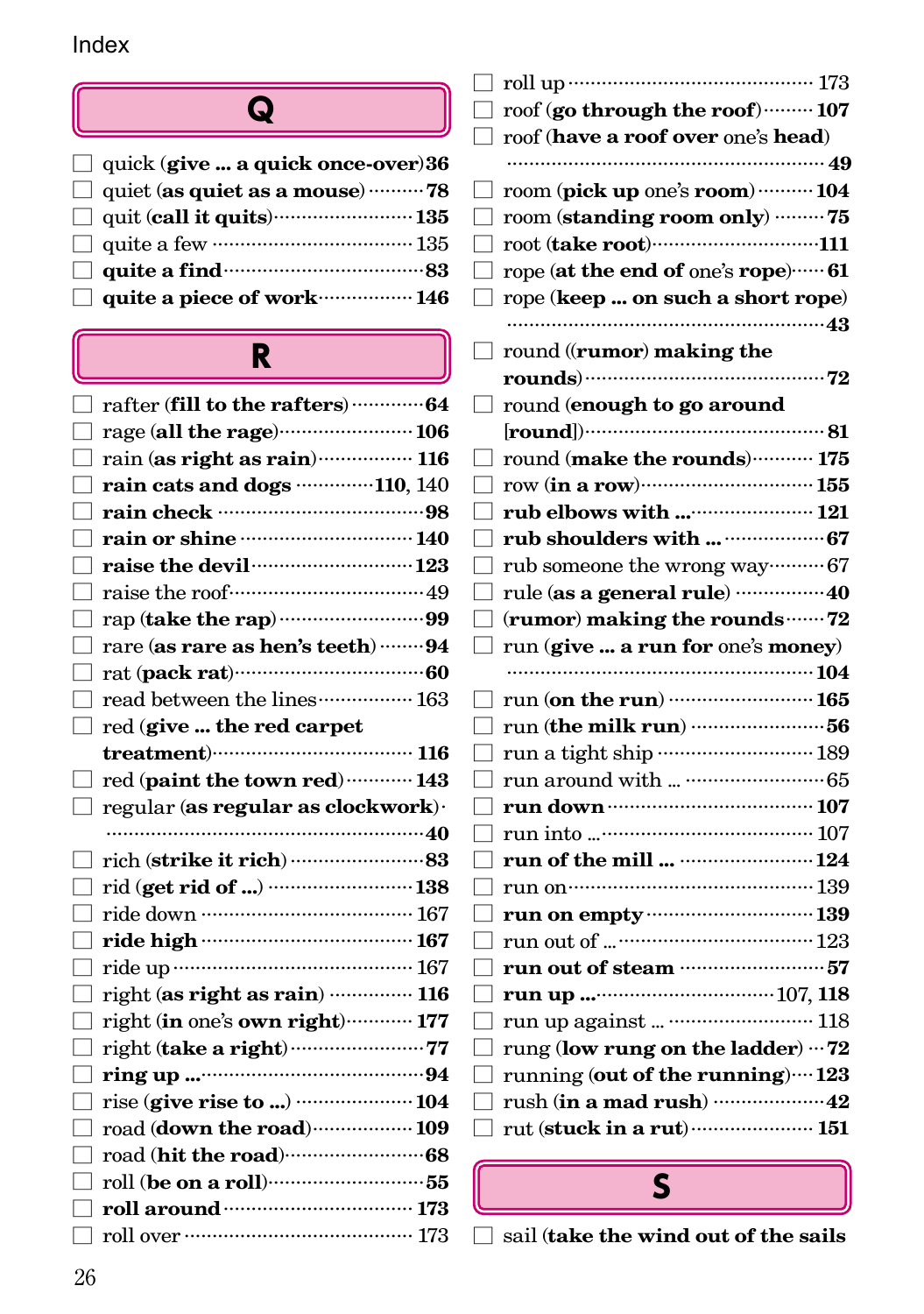| sailing (clear sailing)  119                   |                                            |
|------------------------------------------------|--------------------------------------------|
| sake ( <b>for the sake of </b> ) …………… 156     |                                            |
|                                                |                                            |
| salt (the salt of the earth) ·········· 159    |                                            |
|                                                |                                            |
| sardine (packed in like sardines)              | set the world on fire ··········· 101, 150 |
|                                                |                                            |
| save the day monomonically 123                 | set up against ………………………… 190              |
|                                                |                                            |
| scarce (make oneself scarce)  95               | shake (more  than  can shake a             |
| school (of the old school)  132                |                                            |
| scoop (the scoop on ) 83                       | shine (rain or shine)  140                 |
| scratch (make  from scratch) ·· 117            |                                            |
| scratch the surface ……………… 179                 | ship (get  into ship shape)  104           |
| seal (one's lips are sealed) 92                |                                            |
| ${\rm second}$ (at ${\rm second}$ hand)…………128 | ship (one's ship has come in)  189         |
| second (give  a second thought)                | shoe (walk a mile in one's shoes)          |
|                                                |                                            |
|                                                |                                            |
|                                                | 75                                         |
|                                                |                                            |
|                                                |                                            |
| see the light……………………… 171                     |                                            |
|                                                |                                            |
|                                                | short (get [have] a short fuse) ··· 135    |
|                                                | short (keep  on such a short               |
| sell  for a song  144                          |                                            |
|                                                | shoulder (carry the world on one's         |
| sell one's soul ………………………………………51              |                                            |
| send (Heaven sent) 165                         | shoulder (have a good head on              |
|                                                | one's shoulders)  169                      |
| set (be hard set) 190                          | shoulder (rub shoulders with ) 67          |
|                                                |                                            |
|                                                | show  who's the boss  104                  |
|                                                | show a person over [around / round]        |
|                                                |                                            |
| set against manual 190                         |                                            |
|                                                | show one's hand  128                       |
| set aside manufactured 190                     |                                            |
| 190                                            |                                            |
| set down………………………………………… 190                   | shut the books ……………………… 141               |
|                                                |                                            |
|                                                | side (get up on the wrong side of          |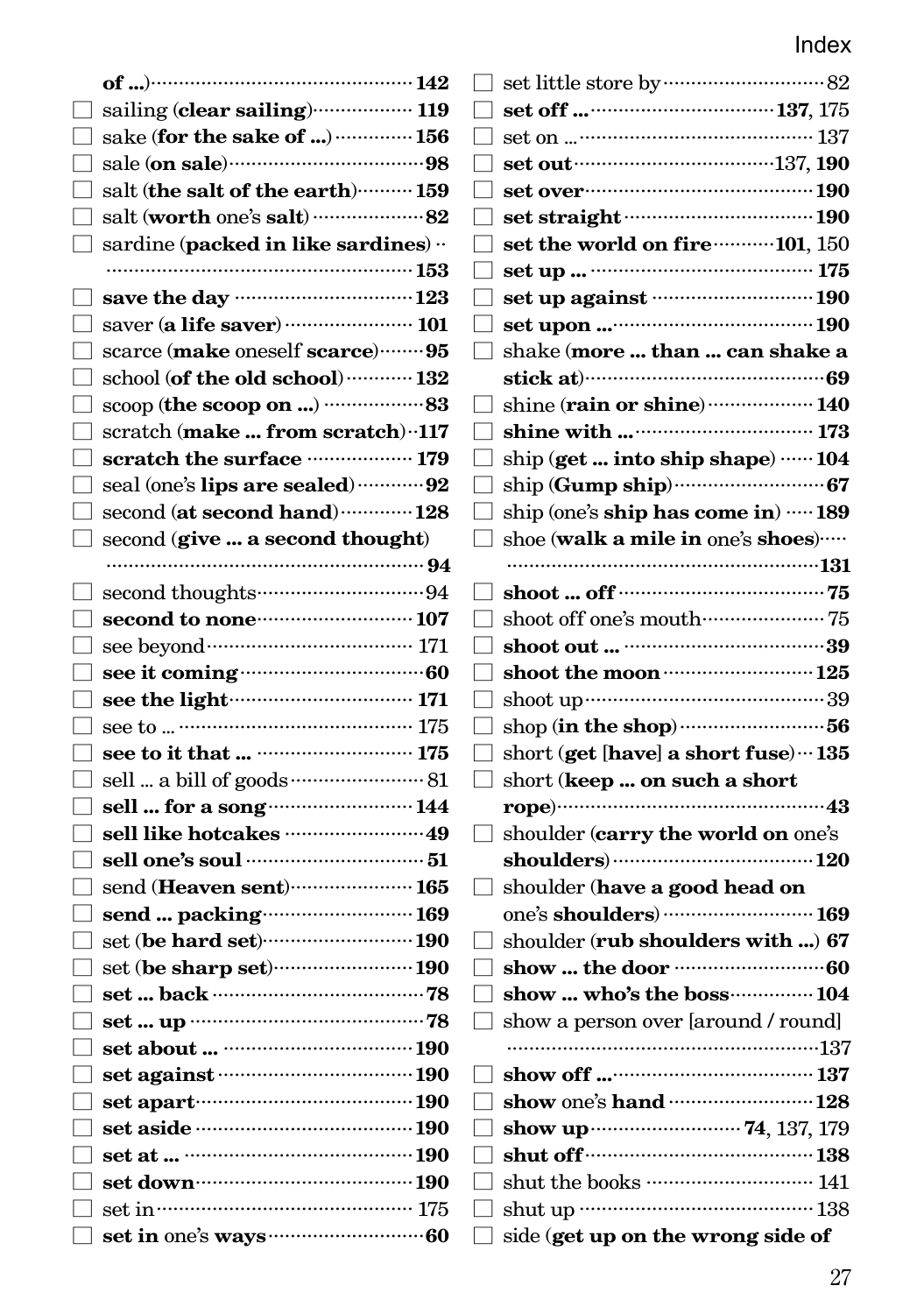| $\sqcup$     | side (keep on the good side of )                                          |
|--------------|---------------------------------------------------------------------------|
|              |                                                                           |
| L            |                                                                           |
|              |                                                                           |
| П            | sit on one's hands…………………… 147                                            |
| Гј           | sit tight……………………………………53                                                 |
|              | skeletons in one's closet  121                                            |
| П            |                                                                           |
| $\mathsf{L}$ | skip (a hop, skip and a jump) ······ 79                                   |
| Г            | sky (pie in the sky) 24                                                   |
| $\Box$       | slap (give  a slap on the wrist)                                          |
|              |                                                                           |
| U.           | slap  together……………………… 147                                               |
|              | $\Box$ slap down $\cdots$ 37                                              |
| П            | slapped together  37, 146                                                 |
| $\mathsf{L}$ | sleep (eat, breathe and sleep ) · 47                                      |
| П            | sleep easy ……………………………… 167                                               |
| ⊔            |                                                                           |
| 囗            | $\text{sky}$ (on the sly) $\cdots$ 113                                    |
| ٦            | smile (lady luck is smiling)  53                                          |
| $\Box$       | snake (a snake in the grass)  148                                         |
| П            | snap (in a snap) ………………………117                                             |
| $\mathsf{L}$ | snap one's finger (at)  46, 183                                           |
| П            |                                                                           |
| ГΙ           | snow (be snowed under)  163                                               |
| $\mathsf{L}$ |                                                                           |
| П            | so far as to say $\cdots$ 40<br>song (for a song) 111                     |
| $\Box$<br>П  | song (sell  for a song)  144                                              |
| П            |                                                                           |
| $\Box$       | soon (just as soon as  happen) · 40<br>sore (stick out like a sore thumb) |
|              |                                                                           |
|              |                                                                           |
| П            |                                                                           |
|              |                                                                           |
|              | special (make  a special case) ·· 78                                      |
| П            | spill the beans  159                                                      |
| ⊔            | spin a yarn………………………………84                                                 |
|              | spin one's wheels  84, 151                                                |
|              |                                                                           |
|              | spoil the game ……………………… 123                                              |
| $\mathsf{L}$ | spread the word to  93                                                    |
| $\Box$       | spring fever…………………………… 131                                               |
|              |                                                                           |

| square off against  123                           |
|---------------------------------------------------|
| squirrel away   153                               |
| stab  in the back …………… 83, 171                   |
|                                                   |
| stake (pull up stakes) 94                         |
|                                                   |
|                                                   |
| stand on [upon] ceremony ········· 149            |
|                                                   |
| stand [hold/keep] one's ground                    |
|                                                   |
| stand out manual 88, 165                          |
|                                                   |
|                                                   |
|                                                   |
|                                                   |
| star (thank one's lucky stars)  181               |
| stare at the four walls  147                      |
|                                                   |
|                                                   |
|                                                   |
| steam (run out of steam)  57                      |
| stem (from stem to stern)……… 179                  |
|                                                   |
| step on a person's toe ······················ 183 |
|                                                   |
|                                                   |
| stern (from stem to stern)……… 179                 |
| stick (more  than  can shake a                    |
|                                                   |
| stick  with the bill  146                         |
| stick [stand] to one's guns  147                  |
| stick out like a sore thumb  97                   |
|                                                   |
|                                                   |
| sticky fingers (3)                                |
|                                                   |
|                                                   |
| stone (a heart of stone) 140                      |
| stone (a stone's throw from ) ·· 183              |
| stop in one's tracks ························ 156 |
|                                                   |
|                                                   |
| storm (take  by storm)  150                       |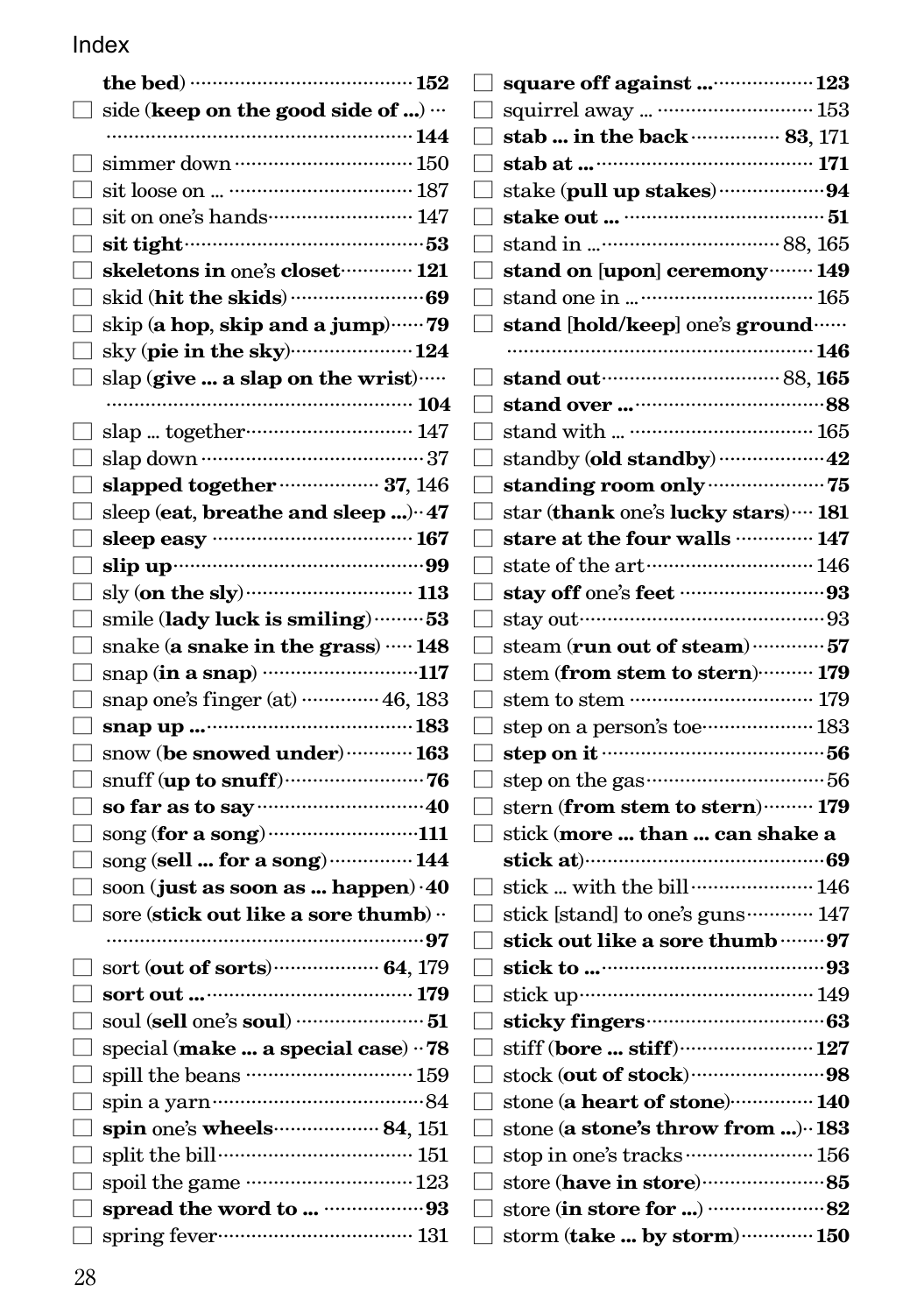| straw (the last straw) ····················· 179<br>streak (talk up a blue streak) ··· 125<br>street (on the street) ……………… 112<br>street (put one out on the street) |
|-----------------------------------------------------------------------------------------------------------------------------------------------------------------------|
| strike [touch] the right chord  187<br>strike a chord manufactured 187<br>strike close to home  147<br>string (loosen one's purse strings).                           |
| stuck in a rut manual 151<br>such (keep  on such a short rope)                                                                                                        |
| suitcase (live out of a suitcase) ··· 46<br>Sunday (in a month of Sundays)<br>suppose (be supposed to )  85                                                           |
| sure and certain momentum 175<br>surface (scratch the surface)  179<br>sweet (take one's sweet time)  39<br>swim (make one's head swim)  63                           |
| swim against the tide 90                                                                                                                                              |

### T

| $\Box$ tab (pick up the tab) $\cdots$ 146, 151 |
|------------------------------------------------|
|                                                |
| $\Box$ tack (get [come] down to brass          |
|                                                |
| $\Box$ tail (cannot make heads or tails of     |
|                                                |
|                                                |
| $\Box$ take  by storm  150                     |
|                                                |
|                                                |
|                                                |
|                                                |
|                                                |

|                          | $\Box$ take a day of f $\Box$                                |  |
|--------------------------|--------------------------------------------------------------|--|
| $\mathbf{L}$             |                                                              |  |
|                          |                                                              |  |
| $\mathbb{R}$             |                                                              |  |
|                          |                                                              |  |
|                          | $\vert$ take apart $\cdots$ and $\cdots$ and $\frac{190}{2}$ |  |
|                          |                                                              |  |
| ┑                        | take back ……………………………… 190                                   |  |
| $\mathbb{R}$             |                                                              |  |
| $\mathbf{I}$             |                                                              |  |
| ı                        |                                                              |  |
| $\mathbb{R}$             |                                                              |  |
|                          |                                                              |  |
|                          |                                                              |  |
| $\mathbf{I}$             |                                                              |  |
|                          | $\Box$ take off $\Box$ take $\Box$                           |  |
|                          |                                                              |  |
| ┑.                       |                                                              |  |
|                          |                                                              |  |
|                          | take one's medicine  104                                     |  |
| ٦                        | take one's sweet time 39                                     |  |
| $\Box$                   |                                                              |  |
| T                        |                                                              |  |
| $\Box$                   |                                                              |  |
| $\mathbf{I}$             |                                                              |  |
|                          | $\boxed{\text{ take root}}$                                  |  |
|                          |                                                              |  |
| Q.                       | take the wind out of the sails of                            |  |
|                          |                                                              |  |
|                          |                                                              |  |
|                          |                                                              |  |
|                          |                                                              |  |
|                          |                                                              |  |
| T                        |                                                              |  |
|                          |                                                              |  |
|                          |                                                              |  |
| ı                        |                                                              |  |
| $\perp$                  | take upon [on] oneself ………………… 81                            |  |
|                          | $\vert$ take [get] wind $\cdots$ 142                         |  |
| $\mathbb{R}$             | talk up a blue streak  125                                   |  |
| $\overline{\phantom{a}}$ |                                                              |  |
| TJ.                      | tea (one's cup of tea)  163                                  |  |
| $\mathbb{R}$             |                                                              |  |
|                          |                                                              |  |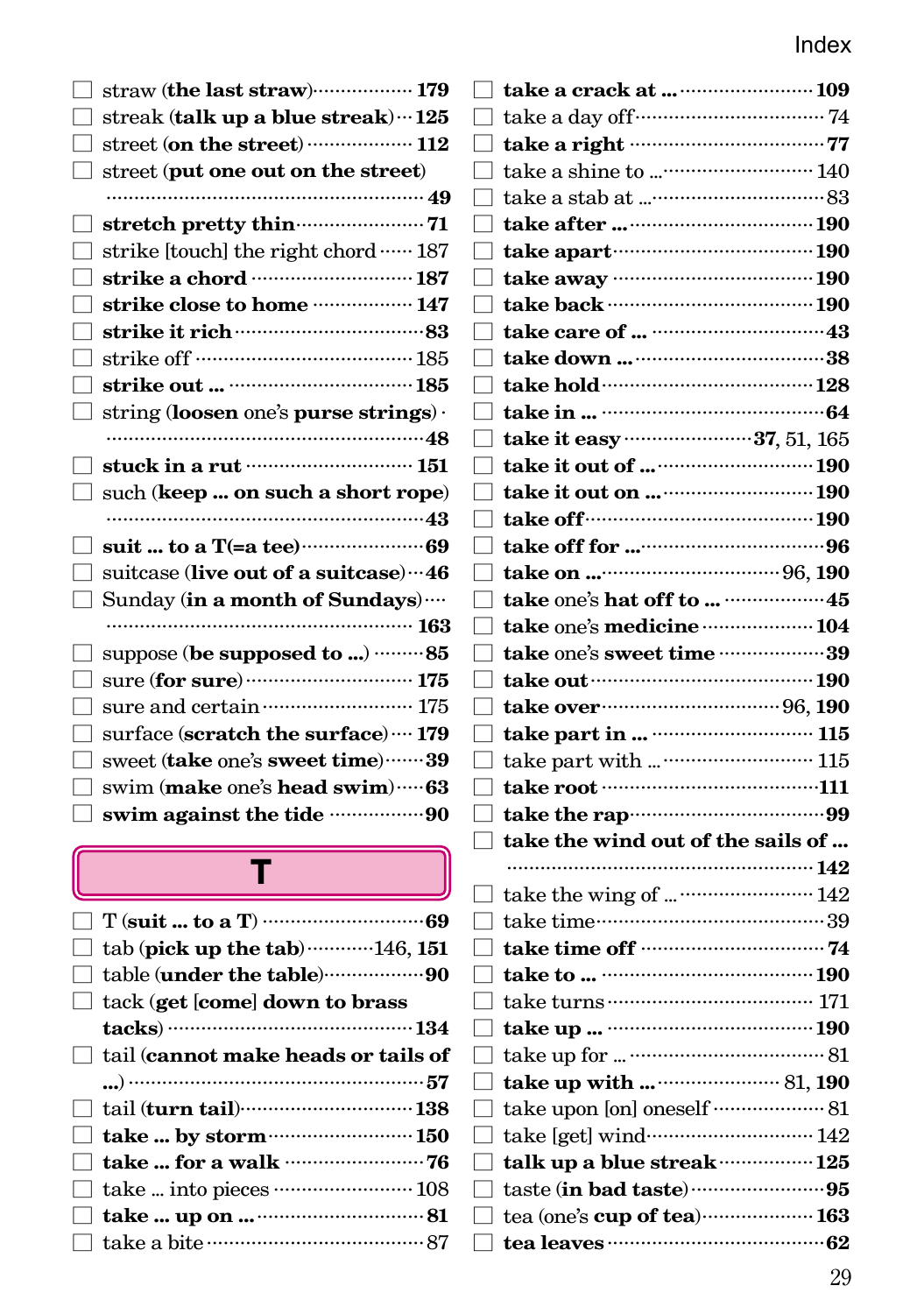| $\Box$ teach  a lesson $\cdots$ 104                                         |
|-----------------------------------------------------------------------------|
|                                                                             |
|                                                                             |
|                                                                             |
| $\Box$ teeth (as rare as hen's teeth) $\cdots\cdots 94$                     |
| $\Box$ term (on bad terms with ) ……… 83                                     |
| thank one's lucky stars <b>181</b>                                          |
|                                                                             |
|                                                                             |
| $\Box$ the baby of the family $\Box$ in 86                                  |
| $\hfill\Box$ the bird in one's bosom……………… 133                              |
| $\Box$ the birds have all flown the coop-                                   |
|                                                                             |
| $\Box$ the deal of the century $\cdots\cdots\cdots\cdots\cdots\cdots\cdots$ |
| $\Box$ the king of the hill $\cdots$                                        |
|                                                                             |
| $\Box$ the milk run $\Box$                                                  |
|                                                                             |
|                                                                             |
| $\Box$ the order of the day $\Box$ 175                                      |
|                                                                             |
|                                                                             |
| $\hfill\Box$ the short end of the stick …………… 153                           |
| $\Box$ the toast of the town ……………… 181                                     |
| $\Box$ the way the cookie crumbles $\cdots$ 86                              |
|                                                                             |
| thick (lay  on thick) 118                                                   |
| $\Box$ thick (through thick and thin) $\cdot$ 109                           |
| thin (stretch pretty thin) ………… 71                                          |
| $\Box$ thin (through thick and thin) $\cdot \cdot$ 109                      |
| $\Box$ thing (as things are [go]) …………40                                    |
| $\Box$ third (at third hand)  128                                           |
|                                                                             |
| $\Box$ thought (give  a second thought)                                     |
|                                                                             |
| $\Box$ thousand (bat a thousand)  55                                        |
| $\Box$ thread (magician with a needle                                       |
|                                                                             |
| through thick and thin  109                                                 |
| $\Box$ throw (a stone's throw from ) 183                                    |
|                                                                             |
| $\hfill\Box$ throw a fit $\hfill\cdots$                                     |
|                                                                             |
|                                                                             |

|        | $\Box$ throw up one's eyes ………………… 185                                                                                                                                                                                              |
|--------|-------------------------------------------------------------------------------------------------------------------------------------------------------------------------------------------------------------------------------------|
|        |                                                                                                                                                                                                                                     |
|        | thumb (all thumbs)  97, 130                                                                                                                                                                                                         |
|        | thumb (stick out like a sore                                                                                                                                                                                                        |
|        |                                                                                                                                                                                                                                     |
|        | thumb (twiddle one's thumbs)                                                                                                                                                                                                        |
|        |                                                                                                                                                                                                                                     |
|        | tide (swim against the tide) 90                                                                                                                                                                                                     |
|        |                                                                                                                                                                                                                                     |
|        |                                                                                                                                                                                                                                     |
|        | tie oneself up in [into] knots  133                                                                                                                                                                                                 |
|        | tie the knot <b>contract the knot</b>                                                                                                                                                                                               |
|        |                                                                                                                                                                                                                                     |
|        |                                                                                                                                                                                                                                     |
|        |                                                                                                                                                                                                                                     |
| $\Box$ | tinker (give a tinker's dam about                                                                                                                                                                                                   |
|        |                                                                                                                                                                                                                                     |
|        | tired (dog tired)  140                                                                                                                                                                                                              |
|        |                                                                                                                                                                                                                                     |
|        | to and frowwww.www.www.u56                                                                                                                                                                                                          |
|        | to be sure $175$                                                                                                                                                                                                                    |
|        | to boot $\cdots$ 74                                                                                                                                                                                                                 |
|        |                                                                                                                                                                                                                                     |
|        | toast (the toast of the town)  181                                                                                                                                                                                                  |
|        | toe (from head to toe) 183                                                                                                                                                                                                          |
|        | toe (keep one on one's toe)  163                                                                                                                                                                                                    |
|        | toe (on one's toes) 84, 183                                                                                                                                                                                                         |
|        | toe the line <b>contract to the line</b> of the line of the line of the line of the line of the line of the line of the line of the line of the line of the line of the line of the line of the line of the line of the line of the |
|        |                                                                                                                                                                                                                                     |
|        | together (hold together)  128                                                                                                                                                                                                       |
| П.     | together (put one's heads together)                                                                                                                                                                                                 |
|        |                                                                                                                                                                                                                                     |
|        | together (put together)  160                                                                                                                                                                                                        |
|        | together (slapped-together )  37                                                                                                                                                                                                    |
|        | ton (hit [come down on]  like a                                                                                                                                                                                                     |
|        |                                                                                                                                                                                                                                     |
|        | tongue (cause tongues to wag) · 119                                                                                                                                                                                                 |
|        |                                                                                                                                                                                                                                     |
|        |                                                                                                                                                                                                                                     |
|        | totem pole (low man on the totem                                                                                                                                                                                                    |
|        | pole) …………………………………… 153                                                                                                                                                                                                            |
|        | touch (keep in touch with )  144                                                                                                                                                                                                    |
|        | touch (lose touch with ) 126                                                                                                                                                                                                        |
|        |                                                                                                                                                                                                                                     |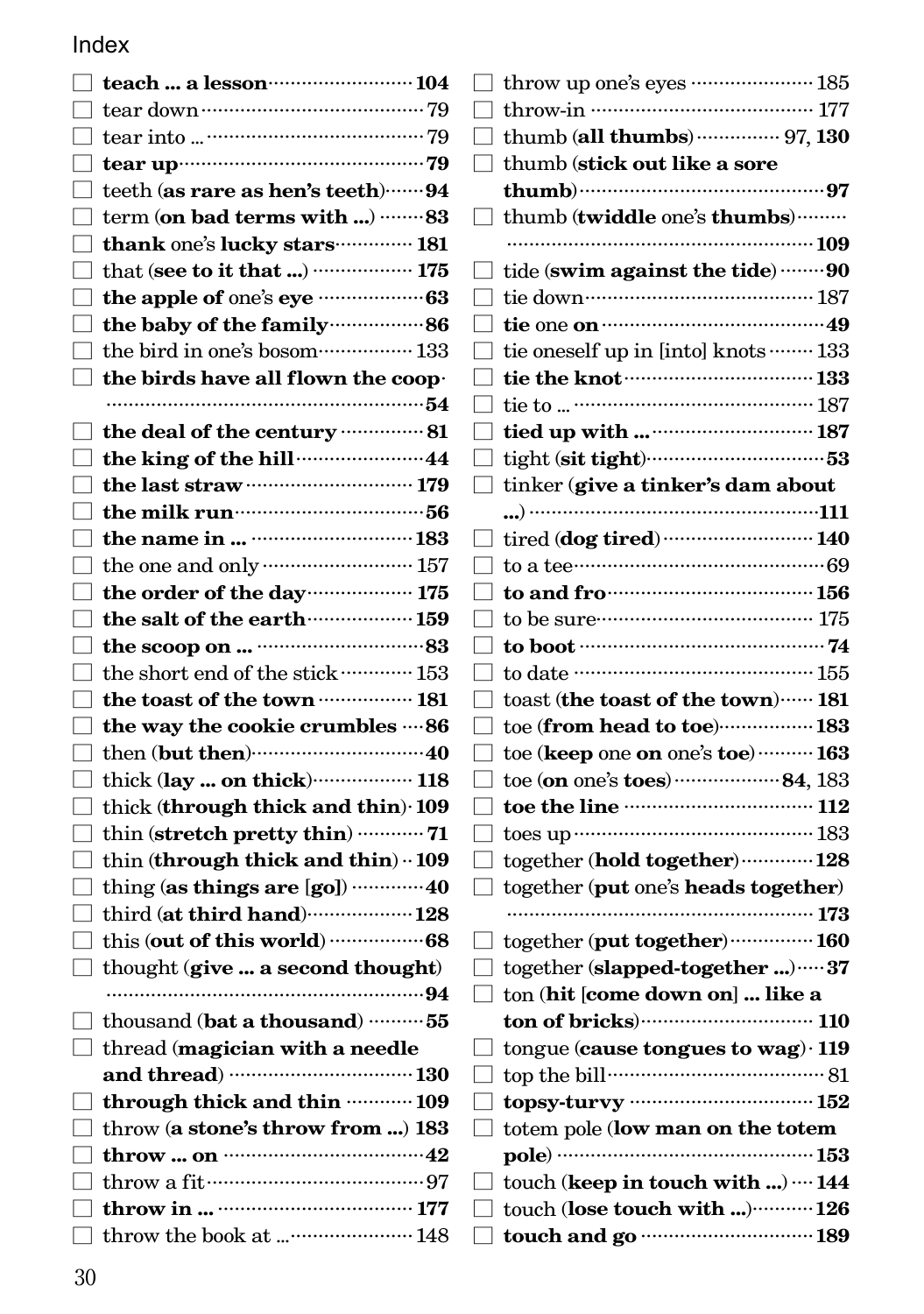31

#### Index

| $\mathbf{I}$             | touch down ………………………… 175                                             |  |
|--------------------------|-----------------------------------------------------------------------|--|
|                          |                                                                       |  |
|                          |                                                                       |  |
|                          | touch to the quick………………………97                                         |  |
| - 1                      | tough (as tough as nails)59                                           |  |
| □                        | tower (in the ivory tower) <b>112</b>                                 |  |
| J                        | $town (out of town)$ $132$                                            |  |
| ┓                        | town (paint the town red)  143                                        |  |
| ┚                        | town (the toast of the town) ······ 181                               |  |
| $\overline{\phantom{0}}$ | track (have the inside track)  103                                    |  |
|                          | tread (step) on one's toes  163                                       |  |
|                          | treat  like a dog  113                                                |  |
|                          | treatment (give  the red carpet                                       |  |
|                          | $treatment)$ $116$                                                    |  |
| $\Box$                   | tree (bark up the wrong tree)                                         |  |
|                          |                                                                       |  |
|                          | trial and error manual 120                                            |  |
| $\Box$                   | trick (bag of tricks) 171                                             |  |
|                          | trick (up to one's old tricks)  141                                   |  |
|                          | true blue……………………………… 169                                             |  |
| ┓                        |                                                                       |  |
| ┘                        | true to nature <b>contract and the 181</b>                            |  |
| ⊒                        | true to time…………………………… 181                                           |  |
| $\Box$                   |                                                                       |  |
| ┑                        |                                                                       |  |
| ┑                        |                                                                       |  |
|                          |                                                                       |  |
|                          | turn one's blind eye to   185                                         |  |
| ┑                        | turn one's head  122                                                  |  |
|                          |                                                                       |  |
| $\overline{\phantom{a}}$ |                                                                       |  |
|                          | turn over a new leaf $\cdots$ 151                                     |  |
| ٦                        |                                                                       |  |
| ⊒                        | turn things around <b>with the 171</b>                                |  |
| ┑                        |                                                                       |  |
|                          |                                                                       |  |
| ┑                        |                                                                       |  |
| ┑                        | $\text{turv}$ y (topsy-turvy) $\cdots$ $\cdots$ $\cdots$ $\cdots$ 152 |  |
|                          | twiddle one's thumbs  109                                             |  |
|                          |                                                                       |  |
|                          |                                                                       |  |
|                          | UV                                                                    |  |

 $\Box$  under a person's thumb  $\cdots\cdots\cdots\cdots\cdots\cdots97$ 

|              | 11 IUCA                                       |
|--------------|-----------------------------------------------|
|              |                                               |
| $\Box$       |                                               |
| $\Box$       |                                               |
| $\Box$       |                                               |
| $\Box$       | until Hell freezes over <b>manufacture</b> 48 |
| $\mathbf{I}$ |                                               |
| $\Box$       | up and coming  124                            |
| $\Box$       |                                               |
| $\Box$       |                                               |
| $\Box$       |                                               |
| $\Box$       | up to one's eyes  185                         |
| $\Box$       | up to one's old tricks  141                   |
| $\mathbf{I}$ |                                               |
| $\mathbf{I}$ |                                               |
| $\mathbf{I}$ |                                               |
|              | upon (layer upon layer of )  185              |
|              | upstairs (kick  upstairs)  67                 |
|              | $\Box$ vain (in vain) $\cdots$ 137            |

# W X Y Z

| wag (cause tongues to wag)  119                 |
|-------------------------------------------------|
| wag one's tongue ·························· 119 |
| wagon (pack up the wagon)  189                  |
|                                                 |
| wait on [upon]  36                              |
| (wait) until Hell freezes over  158             |
|                                                 |
| walk (take  for a walk)  76                     |
| walk (worship the ground  walk                  |
|                                                 |
| walk a mile in one's shoes  131                 |
| walk away from   189                            |
| walk away with   189                            |
| walk the straight and narrow $\cdots$ 131       |
| wall (a hole in the wall)  87                   |
| wall (stare at the four walls)  147             |
| wash (come out in the wash) ……82                |
| wash one's hands of   133                       |
|                                                 |
| waste away manufactured 187                     |
|                                                 |
| water (keep one's head above the                |
| water) ………………………………… 163                        |
|                                                 |